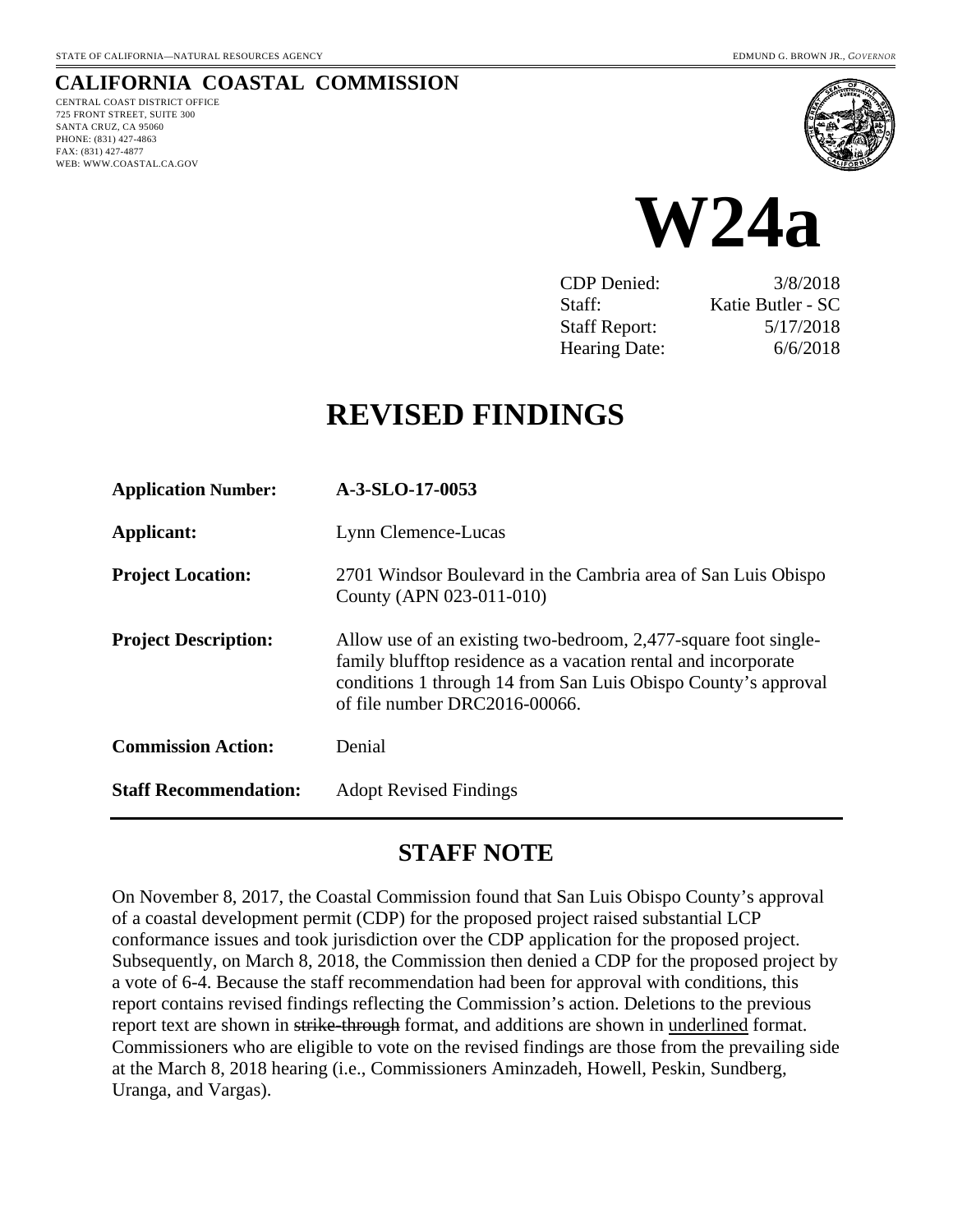# **STAFF RECOMMENDATION ON REVISED FINDINGS**

Staff recommends that the Commission adopt the following revised findings in support of its denial of a CDP for the proposed project on March 8, 2018. To implement this recommendation, staff recommends a **YES** vote on the following motion. Pursuant to Section 30315.1 of the Coastal Act, adoption of findings requires a majority vote of the members of the prevailing side present at the March 8, 2018 hearing, with at least three of the prevailing members voting. Only those Commissioners on the prevailing side of the Commission's action are eligible to vote. Passage of this motion will result in approval of the revised findings and adoption of the following resolution and findings. The motion passes only by affirmative vote of a majority of the Commissioners present.

*Motion: I move that the Commission adopt the revised findings in support of the Commission's action on March 8, 2018 denying the development proposed under CDP Application Number A-3-SLO-17-0053 pursuant to the staff recommendation, and I recommend a yes vote.* 

*Resolution to Adopt Revised Findings: The Commission hereby adopts the findings set forth below for denial of a coastal development permit for the development proposed under CDP Application Number A-3-SLO-17-0053 on the grounds that the findings support the Commission's decision on March 8, 2018 and accurately reflect reasons for it.* 

# **SUMMARY OF STAFF RECOMMENDATION COMMISSION ACTION**

The Applicant proposes to use an existing two-bedroom, 2,477-square-foot single-family blufftop residence as a vacation rental at 2701 Windsor Boulevard in the unincorporated Cambria area of San Luis Obispo County. The application includes incorporation of San Luis Obispo County Conditions 1 through 14 from County file DRC2016-00066, which includes conditions that the County imposed on this vacation rental to address potential noise, parking, and other potential user issues.

On November 8, 2017, the Commission found that the County's action approving the project raised a substantial issue of conformance with the County's Local Coastal Program (LCP) due to questions about the residence's distance to other existing vacation rentals and took jurisdiction over the coastal development permit (CDP) application.

The Coastal Act and the LCP protect and prioritize visitor-serving uses over other uses, such as private residential uses, particularly on oceanfront properties such as this one. And the LCP's vacation rental ordinance seeks to balance the objective of providing visitor-serving uses in residentially-designated areas in a manner that protects neighborhood character by placing a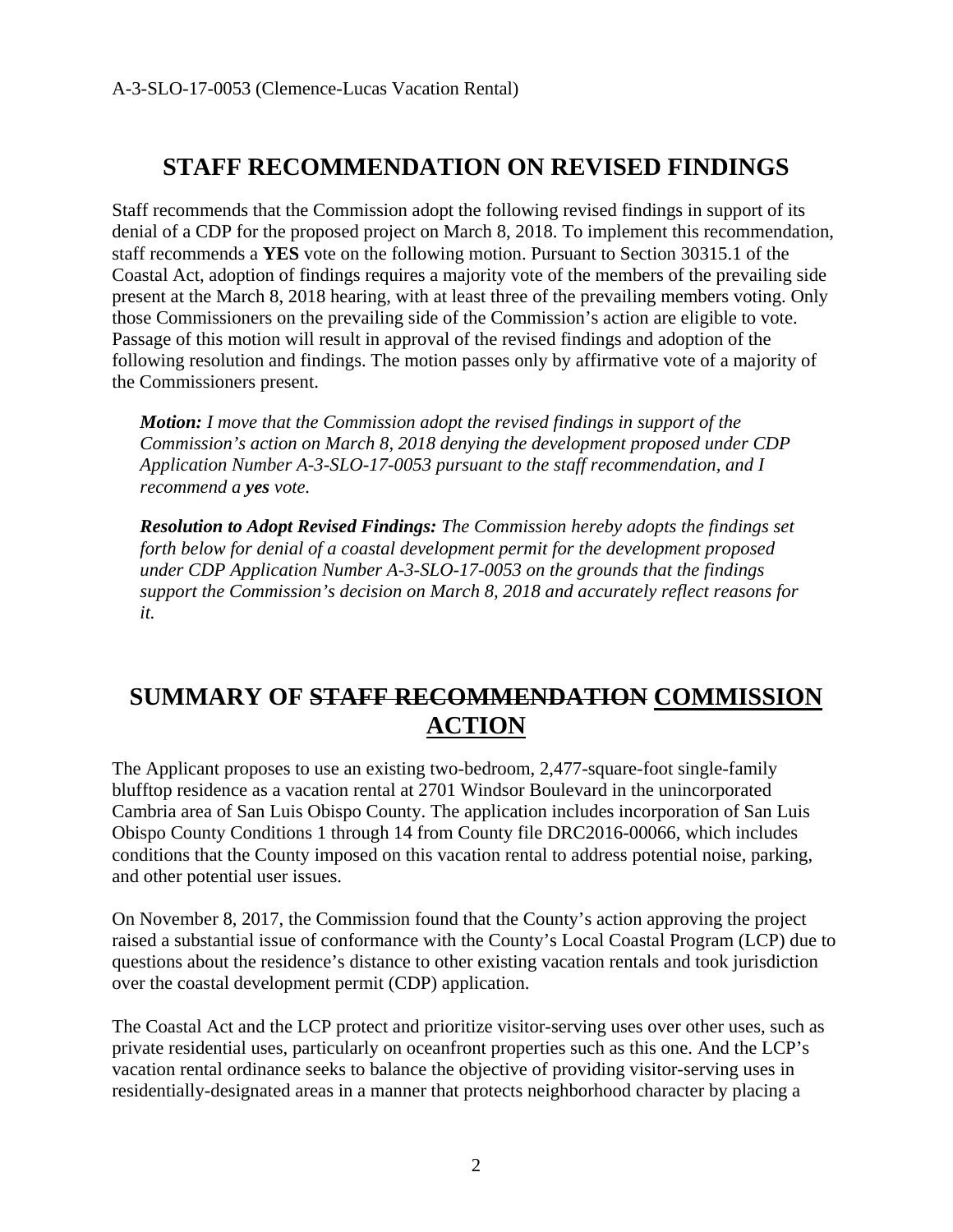series of restrictions on such rentals, including related to noise, traffic, parking, occupancy, and location. Notably, the LCP includes specific distance standards between vacation rentals in Cambria, generally requiring such rentals to be separated by minimum distances (i.e., 200 feet away from other vacation rentals on the same street, and 150 feet away from other vacation rentals overall). However, the LCP also allows for lesser distances between vacation rentals if the findings for a Minor Use Permit (MUP, which is a type of CDP under this LCP) approval are made, including that the proposed vacation rental is otherwise consistent with the LCP and with neighborhood character, will not be detrimental to health, safety, welfare, or property, will not generate unsafe traffic volumes, and is in conformity with the public access and recreation policies of the Coastal Act. In other words, the County can approve a vacation rental consistent with the LCP even if it doesn't meet the prescribed distances between vacation rentals subject to making these MUP findings.

The proposed vacation rental in this case would be located within a 150-foot radius of four existing vacation rentals. As such, the proposed vacation rental is closer than the distance identified by the LCP for nearby vacation rentals in Cambria, and the Applicant has applied for a MUP in an attempt to receive a discretionary modification to the distance standard, and overall approval to use the residence as a vacation rental. The Commission finds that a modification to the distance standard is not appropriate in this case because the project would not otherwise meet the objectives intended to be protected by the minimum distance requirement, the intent of which is to maintain a balance between long-term and transient residential use in existing residential neighborhoods, when this particular neighborhood is oversaturated with such rentals that themselves do not meet the LCP distance standards in many cases. In other words, approval of the proposed vacation rental in this case will not ensure protection of community character considering the circumstances and extent of existing vacation rentals in the nearby vicinity, and the Commission declines to exercise its discretion to allow a variance to the applicable LCP distance standard.

In its 2003 approval of the LCP's vacation rental regulations, the Commission found that minimum distances between rentals was an appropriate primary tool to protect residential character and to also allow for vacation rentals in the County's coastal zone. A subsequent amendment to the regulations in 2013 refined the distances between rentals, and the Commission again found that the revised distance standards "should continue to ensure that vacation rentals can be provided in such a manner as to appropriately protect neighborhoods, and communities, and public access to the coast at the same time." At the same time, the Commission also approved LCP provisions that allow for lesser distances between such rentals in certain cases, subject to decision-maker discretion and, should decision-makers decide to allow such lesser distances, required approval findings. In short, the Commission identified distance standards in this LCP as the primary tool to balance the needs of existing residential communities and those of the overnight visiting public, while also allowing further discretion for lesser distances (subject to making certain approval findings) on a case-by-case basis.

In this case, the proposed vacation rental does not meet the LCP's required distance standards. In addition, the Commission does not believe that a modification to the distance standard is appropriate given the high volume of existing vacation rentals in the vicinity of the project site. Although many if not most of these existing rentals pre-date the LCP's distance requirements, $<sup>1</sup>$ </sup>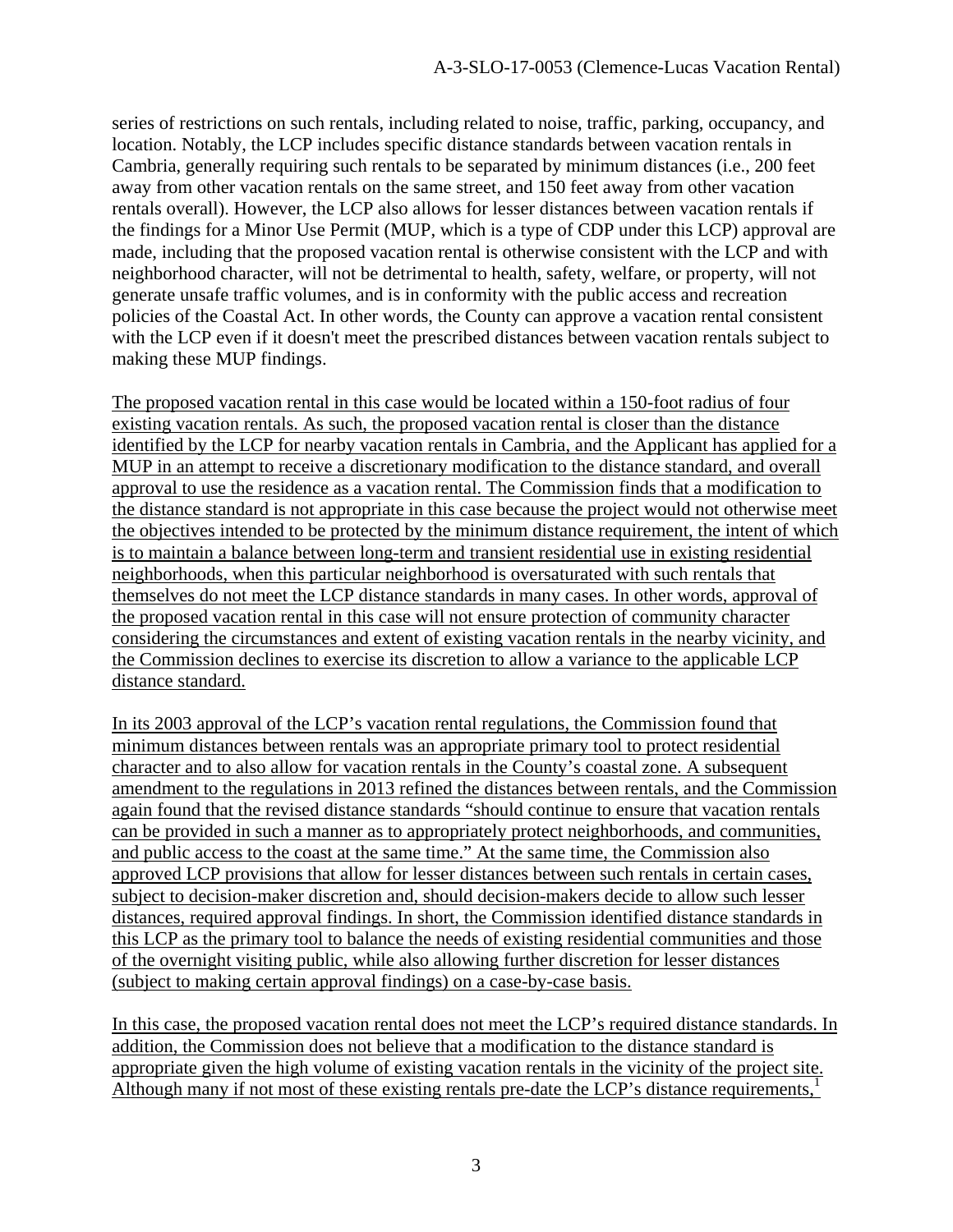the Commission is concerned that the neighborhood is oversaturated with such rentals, contrary to the objectives of the LCP and its distance standards, and that a discretionary allowance for lesser distances is not warranted in this case due to community character impacts.

The distance limits in the LCP are intended to spread out vacation rentals in residential neighborhoods, thereby protecting against oversaturation of rentals and maintaining neighborhood character for long-term residents and the community overall. Approval of the project would result in a concentrated number of vacation rentals in this particular location, inconsistent with the intent and requirements of the LCP, and the Commission finds that a CDP allowing for lesser distances in this case is not appropriate and denies the CDP application here. In this case, the proposed project would be closer to four other vacation rentals than the distances identified in the LCP for Cambria,<sup>1</sup> and thus it can only be approved if the additional findings for an MUP approval are made. Staff believes that the required MUP findings to allow this vacation rental can readily be made., and are appropriate in this case because the proposed project is an allowed use in the residential land use designation; it would meet all other LCP-required standards for vacation rentals (e.g., as related to limits on tenancy (time), occupancy (number of tenants), parking vehicles, traffic, noise, appearance, signage, local contact person, TOT, etc.). And, importantly, the proposed vacation rental is consistent with the Coastal Act's public access and recreation policies that require maximization of public recreational access opportunities because it would facilitate the public's ability to access and recreate along this area of the coast, particularly given its oceanfront location, adjacency to a vertical beach access stairway and a blufftop park, proximity to the Fiscalini Ranch Preserve (a popular coastal open space and trail area), and consistency with all other applicable LCP provisions. In other words, the LCP allows for vacation rentals to be closer than identified for Cambria, and this site is a prime candidate for such proximity due to its ability to foster additional public recreational access opportunities and further key Coastal Act and LCP goals. Although In short, the proposed project is a high-priority visitor-serving use that will appropriately could provide a means for the general public to better access and recreate in this prime visitor destination immediately adjacent to the Pacific Ocean, a public coastal park and vertical accessway to the ocean, and the Fiscalini Ranch open space trails, the proposed rental is sited too close to other rentals contrary to the LCP, and leads to an oversaturation of such rentals in this neighborhood requiring its denial (as well as denial of the applicant's request to modify the LCP distance standard due to the aforementioned community character concerns). This site is precisely the type of site that is well-suited to vacation rental use, and it is appropriate here.

At the same time, staff The Commission recognizes that vacation rentals clearly engender unique issues and potential impacts regarding the appropriate number, location, and concentrations of vacation rentals, and how vacation rentals may or may not adversely impact a community's residential and community character. The LCP's goals and vision for Cambria clearly include ensuring that its small-town character and residential nature as a beach community are appropriately protected. At the same time, the LCP specifically allows for vacation rentals, including because of the importance of providing visitor-serving uses in the coastal zone,

 $\overline{a}$ 

<sup>&</sup>lt;sup>1</sup> Staff notes that such lesser distances between vacation rentals are not uncommon in San Luis Obispo County, including because most of the allowed vacation rentals in the County already existed when the LCP's vacation rental ordinance was adopted, and they were already closer than the 150-foot/200-foot standard, including throughout the area where the proposed project is located (see the map of vacation rentals in this areas in **Exhibit 3**).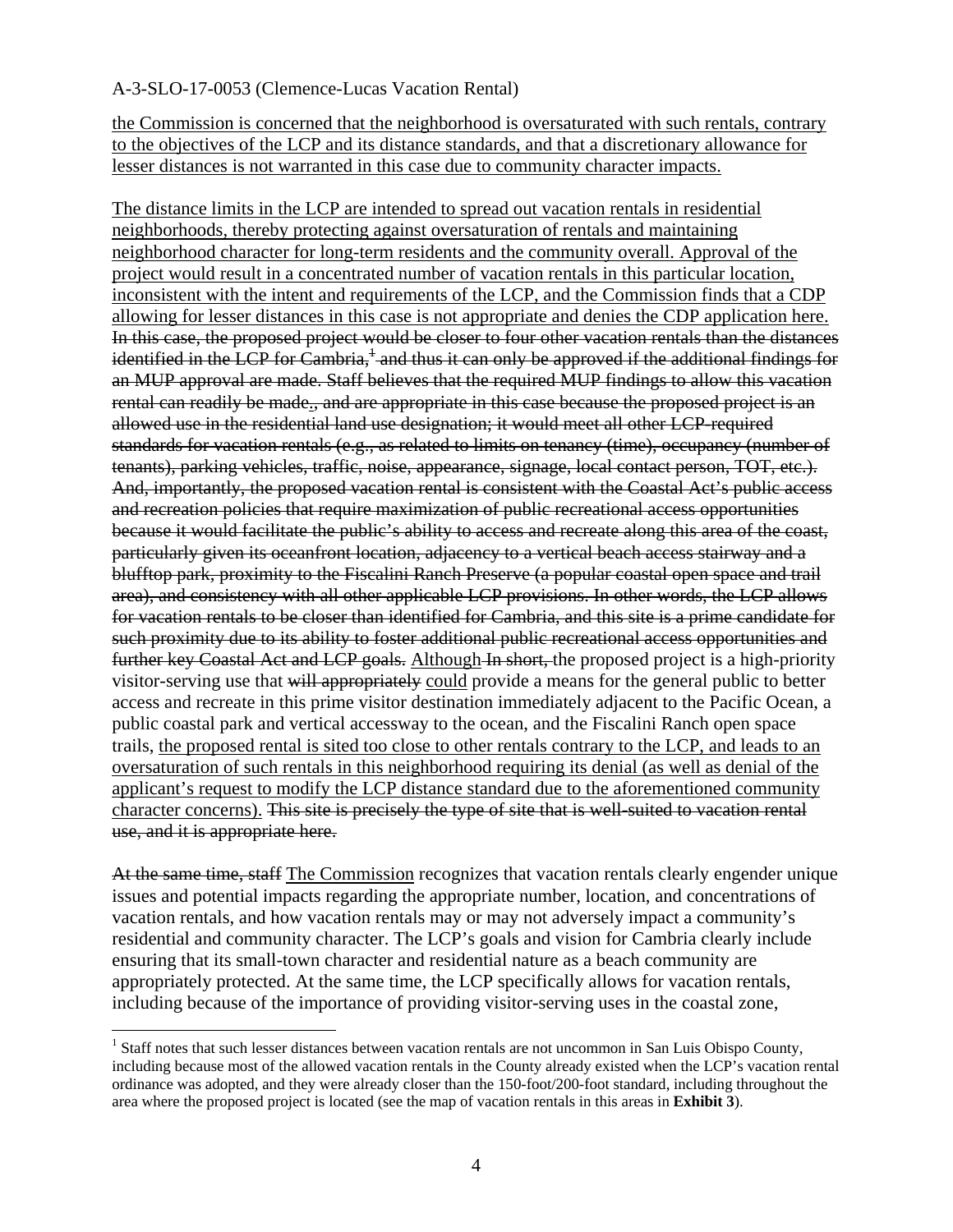particularly along oceanfront properties such as this project site, for which the Coastal Act and the LCP prioritize higher priority visitor-serving uses over lower-priority private residential uses. These two interests need not be inconsistent with one another, and the Commission recognizes that the LCP provides a mechanism for approval of such rentals subject to required terms and conditions (e.g., for length of stay, parking, noise, etc.) as well as possible variance of the distance standard and staff believes that they are not in this case. The Commission's decision here to proposed project is disallowing a particular existing single-family residence to be used as a vacation rental is based upon the facts presented in this case, and it is not a broader determination of whether vacation rentals generally may or may not be appropriate in residential land use categories and/or how they may or may not impact local residents on a community-wide scale. Those questions have already been settled in this case given that the LCP allows for vacation rentals in residential areas, including in closer proximity to one another if certain findings are made, and has standards for evaluating such rentals. In this case, the Commission uses its discretion to determine that a vacation rental at this location is not appropriate under the LCP (taking into consideration the variance procedure to modify the LCP distance standard) and denies the CDP application, which is also an LCP-consistent outcome. And the proposed project includes requirements to address potential incompatibility issues through incorporation of the County's conditions, which should serve to adequately address any potential incompatibility problems in this case. Given that the LCP allows vacation rentals to be closer to each other when specific findings are made, which they can be here, and the proposed project description includes all other LCP-required standards and restrictions for vacation rentals, the project is consistent with the applicable LCP provisions regarding vacation rentals.

Therefore, as conditioned to require adherence to the LCP-required standards and restrictions for vacation rentals imposed by the County in its approval of the vacation rental (and which are now proposed as part of the project by the Applicant), and to indemnify the Commission against legal challenge, the proposed project can be found consistent with the requirements of the certified San Luis Obispo County LCP and the public access and recreation policies of the Coastal Act. The motion and resolution to approve the project subject to the staff recommendation are found on page 5 of this report.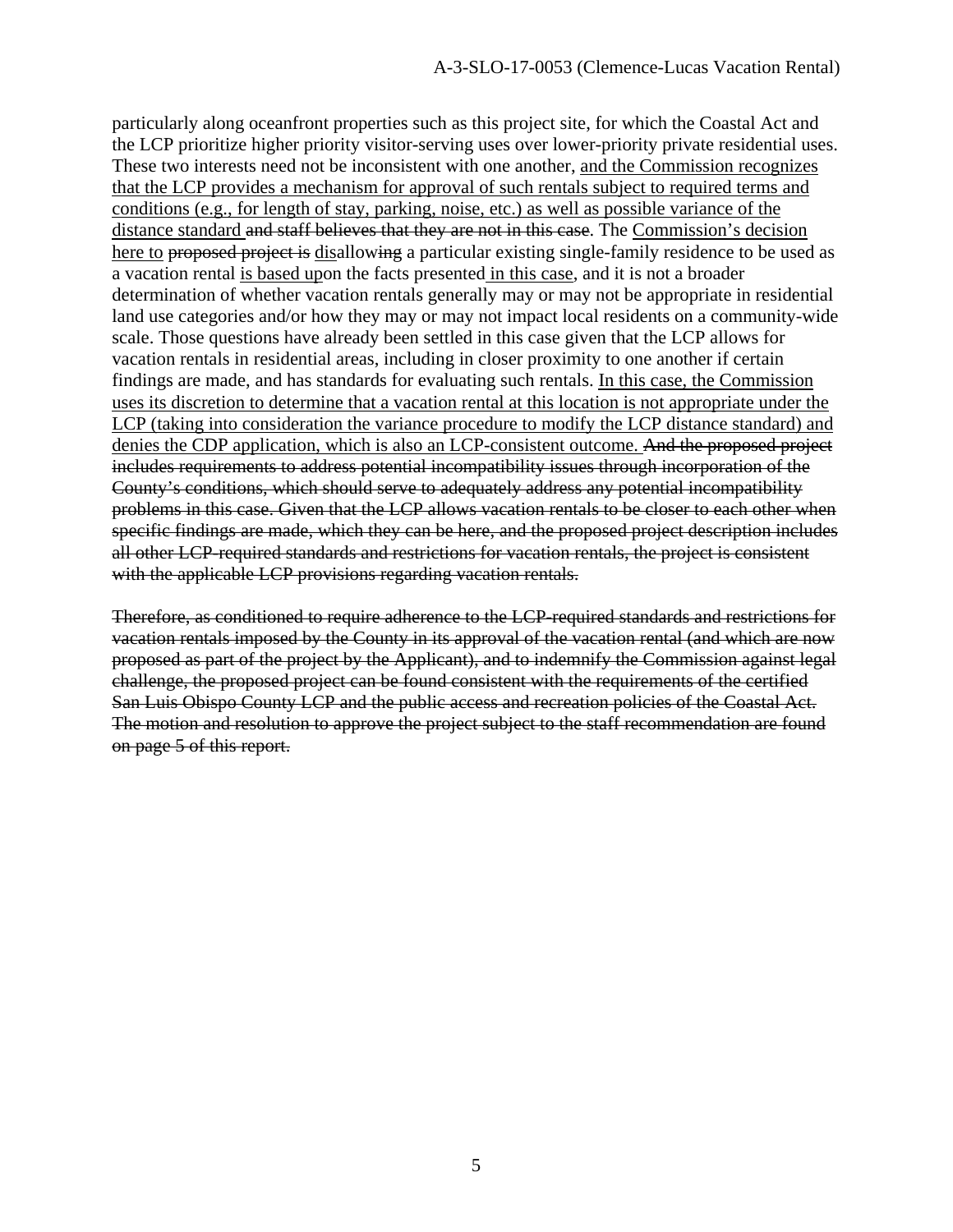# **TABLE OF CONTENTS**

### **APPENDICES**

Appendix A – Substantive File Documents Appendix B – Staff Contact with Agencies and Groups

### **EXHIBITS**

Exhibit 1 – Location Maps Exhibit 2 – Site Photos Exhibit 3 – Vacation Rental Location Map Exhibit 4 – San Luis Obispo County MUP Conditions from County File No. DRC2016-00066

## **CORRESPONDENCE**

## **EX PARTE COMMUNICATION**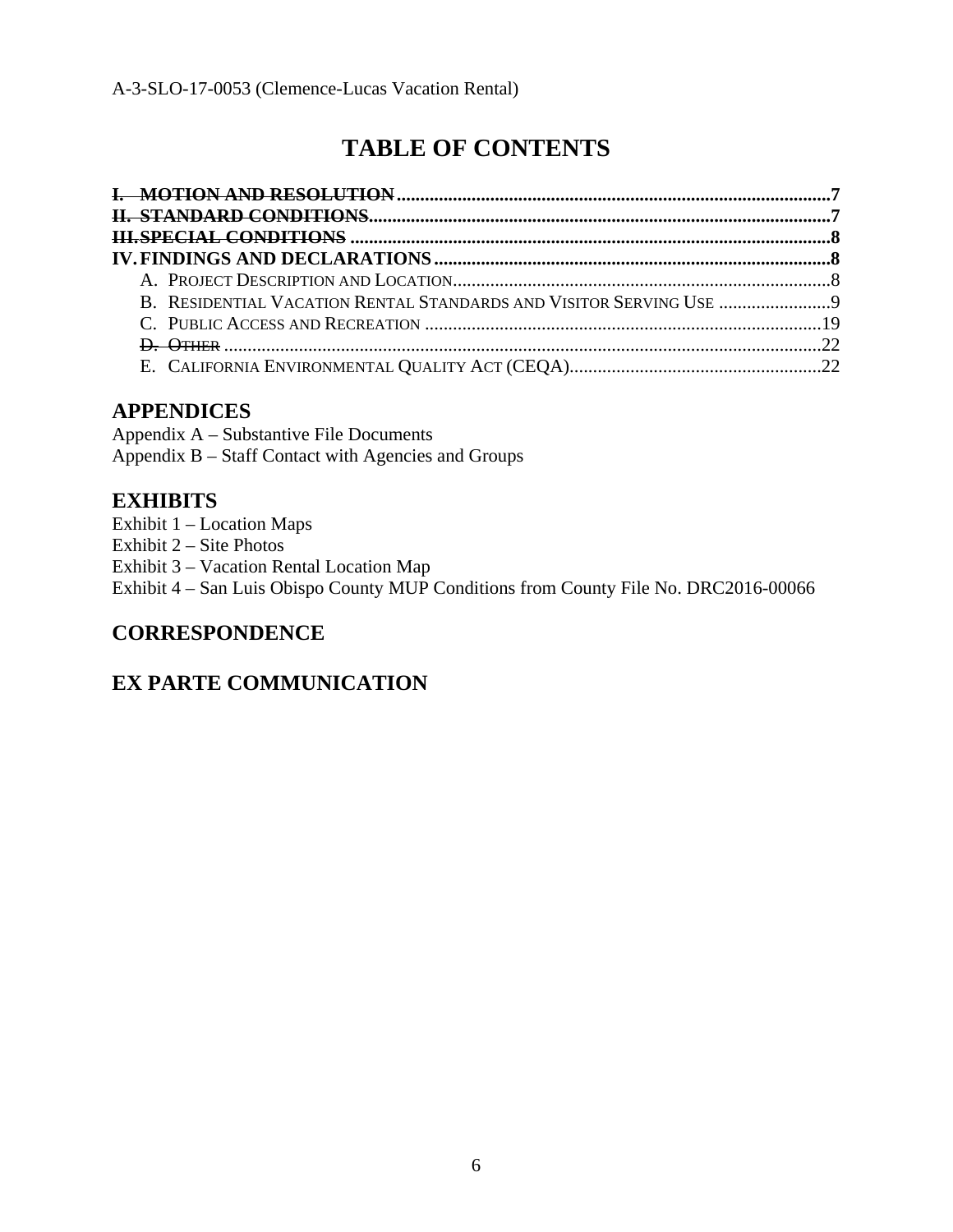#### **I. MOTION AND RESOLUTION**

Staff recommends that the Commission, after public hearing, **approve** a CDP for the proposed development. To implement this recommendation, staff recommends a **YES** vote on the following motion. Passage of this motion will result in approval of the CDP as conditioned and adoption of the following resolution and findings. The motion passes only by affirmative vote of a majority of the Commissioners present.

*Motion: I move that the Commission approve Coastal Development Permit Number A-3- SLO-17-0053 pursuant to the staff recommendation, and I recommend a yes vote.* 

*Resolution to Approve CDP: The Commission hereby approves Coastal Development Permit Number A-3-SLO-17-0053 and adopts the findings set forth below on grounds that the development as conditioned will be in conformity with San Luis Obispo County Local Coastal Program policies and Coastal Act access and recreation policies. Approval of the permit complies with the California Environmental Quality Act because either 1) feasible mitigation measures and/or alternatives have been incorporated to substantially lessen any significant adverse effects of the development on the environment, or 2) there are no further feasible mitigation measures or alternatives that would substantially lessen any significant adverse impacts of the development on the environment.* 

#### **II. STANDARD CONDITIONS**

This permit is granted subject to the following standard conditions:

- **1. Notice of Receipt and Acknowledgment.** The permit is not valid and development shall not commence until a copy of the permit, signed by the Permittees or authorized agent, acknowledging receipt of the permit and acceptance of the terms and conditions, is returned to the Commission office.
- **2. Expiration.** If development has not commenced, the permit will expire two years from the date on which the Commission voted on the application. Development shall be pursued in a diligent manner and completed in a reasonable period of time. Application for extension of the permit must be made prior to the expiration date.
- **3. Interpretation.** Any questions of intent or interpretation of any condition will be resolved by the Executive Director or the Commission.
- **4. Assignment.** The permit may be assigned to any qualified person, provided assignee files with the Commission an affidavit accepting all terms and conditions of the permit.
- **5. Terms and Conditions Run with the Land.** These terms and conditions shall be perpetual, and it is the intention of the Commission and the Permittees to bind all future owners and possessors of the subject property to the terms and conditions.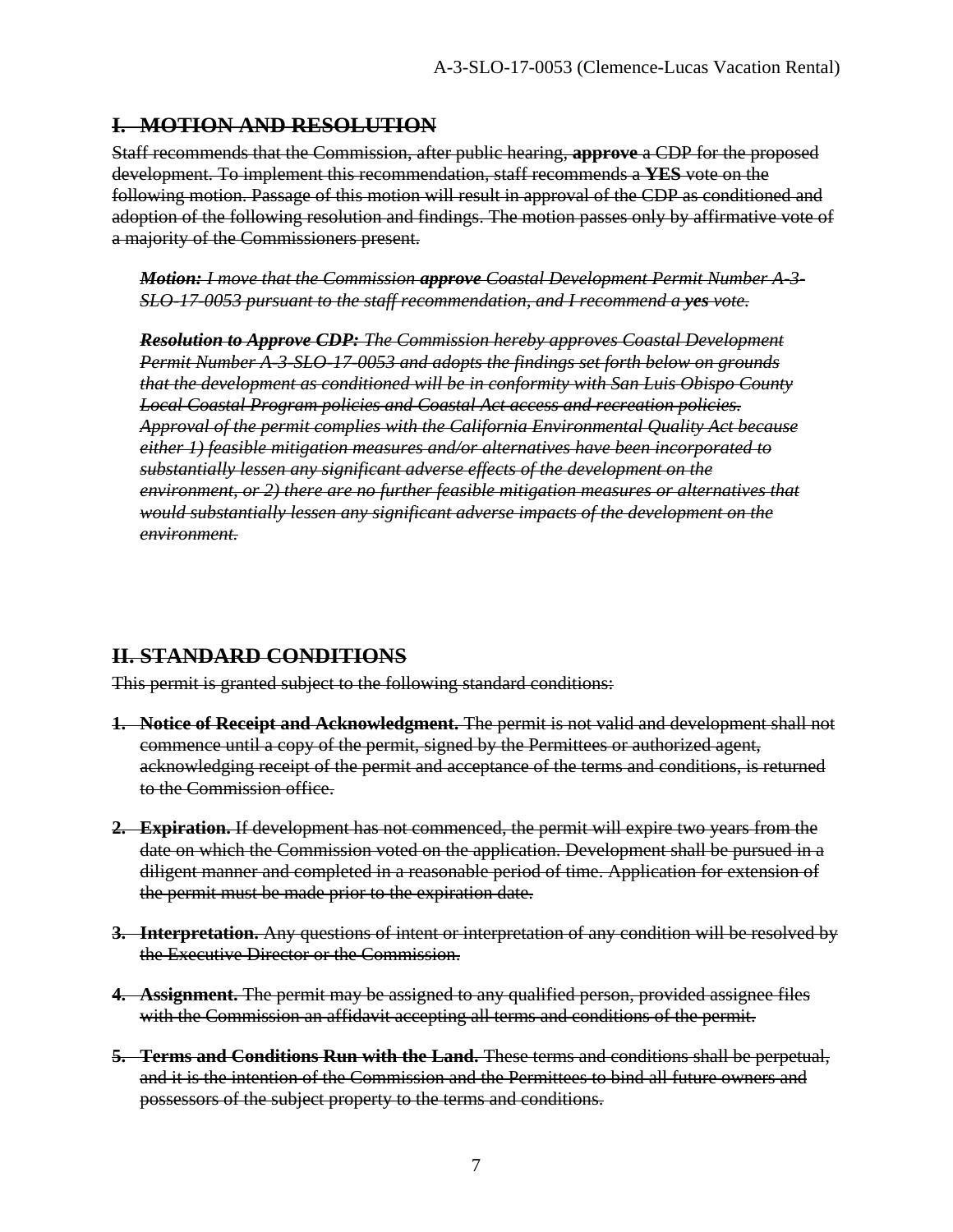#### **III. SPECIAL CONDITIONS**

This permit is granted subject to the following special conditions:

- **1. Approved Project.** CDP A-3-SLO-17-0053 authorizes the use of an existing single-family residence as a vacation rental as described in Section IV.A. (Project Description and Location) of this report, including the incorporation of San Luis Obispo County Conditions 1 through 14 from County file number DRC2016-00066 (as shown in **Exhibit 4**). The Permittee shall ensure that use of the vacation rental is in accordance with this approved CDP. No changes to the approved use shall occur without a Commission-approved amendment to this CDP unless the Executive Director determines that no amendment is legally required.
- **2. Liability for Costs and Attorneys' Fees.** The Permittee shall reimburse the Coastal Commission in full for all Coastal Commission costs and attorneys' fees (including but not limited to such costs/fees that are: (1) charged by the Office of the Attorney General; and (2) required by a court) that the Coastal Commission incurs in connection with the defense of any action brought by a party other than the Permittee against the Coastal Commission, its officers, employees, agents, successors and assigns challenging the approval or issuance of this permit. The Permittee shall reimburse the Coastal Commission within 60 days of being informed by the Executive Director of the amount of such costs/fees. The Coastal Commission retains complete authority to conduct and direct the defense of any such action against the Coastal Commission, its officers, employees, agents, successors and assigns.

### **IV. FINDINGS AND DECLARATIONS**

The standard of review for the proposed coastal development permit (CDP) application is the San Luis Obispo County certified Local Coastal Program (LCP) and, because the project is located between the first public road and the sea, the public access and recreation policies of the Coastal Act.

#### **A. PROJECT DESCRIPTION AND LOCATION**

 $\overline{a}$ 

The proposed project is use of an existing oceanfront two-bedroom, 2,477-square-foot singlefamily residence as a residential vacation rental and the use of said rental pursuant to the San Luis Obispo County Conditions 1 through 14 (County file DRC2016-00066, attached as **Exhibit 4)**. 2 These conditions include requirements for: no more than four individual tenancies per calendar month with no more than six occupants per tenancy; maintenance of the residential appearance and character of the site; no onsite advertising of the rental; traffic volume of no more than 10 vehicle trips per day; onsite (driveway or garage) parking only; compliance with

 $2^2$  A residential vacation rental is defined in LCP Coastal Zone Land Use Ordinance (or CZLUO, the LCP's Implementation Plan) Section 23.08.165 as "the use of an existing residence, or a new residential structure that has been constructed in conformance with all standards applicable to residential development, as a rental for transient use. This definition does not include the single tenancy rental of the entire residence for periods of thirty consecutive days or longer."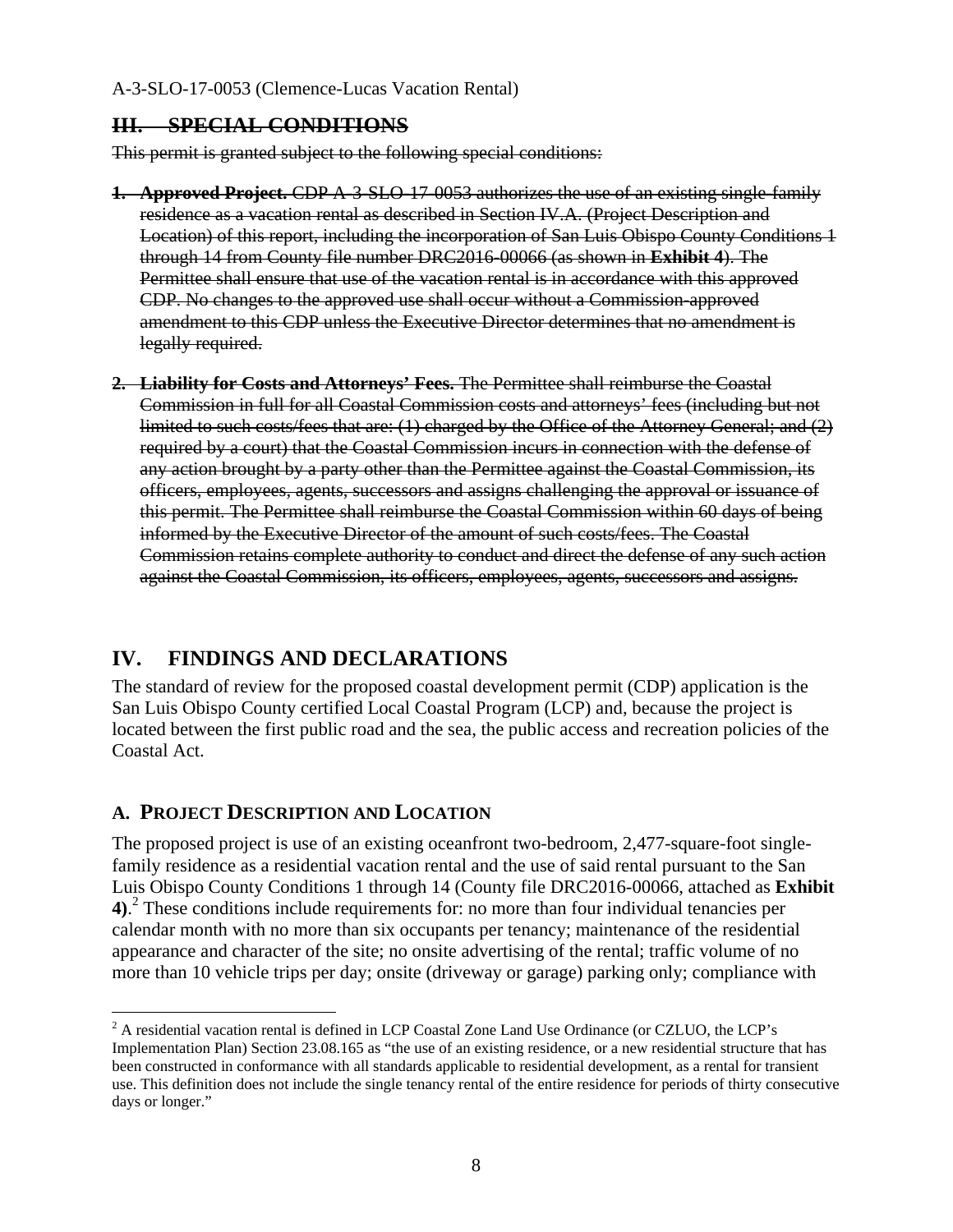County noise standards; designation of a local property manager or contact person who is available 24 hours per day to respond to neighborhood questions and concerns; payment of transient occupancy tax (or TOT); and recourse for violations of these conditions, including revocation of the Minor Use Permit (MUP) (which is a type of CDP).

The proposed vacation rental is located at 2701 Windsor Boulevard (APN 023-011-010) on the blufftop at the north end of the Marine Terrace neighborhood, or the West Lodge Hill area, in the unincorporated community of Cambria in San Luis Obispo County (see **Exhibit 1**). The residence is: immediately adjacent to an existing blufftop park and vertical beach access stairway at the terminus of Wedgewood Street/Sherwood Drive; approximately 100 feet from the entrance to the Fiscalini Ranch Preserve (Preserve); and across the street (Windsor Boulevard) from a Preserve's public parking area. The adjacent Preserve entrance provides direct access to the Bluff Trail, which is a popular public access amenity. The project site is located in the County's Residential Single-Family (RSF) land use category and is within the Urban Service Line (USL) of Cambria. Vacation rentals are allowed as a conditional use in the RSF land use category.

See **Exhibit 1** for a location map; see **Exhibit 2** for photographs of the site and surrounding area.

#### **B. RESIDENTIAL VACATION RENTAL STANDARDS AND VISITOR SERVING USE**

The certified San Luis Obispo County LCP is comprised of the Coastal Zone Land Use Element (CZLUE) and the Coastal Zone Land Use Ordinance (CZLUO). The CZLUE is comprised of four parts: the Framework for Planning, the Coastal Plan Policies, the four area plans (Estero, North Coast, San Luis Bay, and South County), and the land use maps, and it constitutes the LCP's LUP. The CZLUO is the LCP's Implementation Plan (IP), and it includes a chapter on residential vacation rentals that includes various standards that they must meet, including requirements for, among other things, tenancy, appearance, signage, parking, noise, and distances to other vacation rentals. The specific distance requirements may be modified with an MUP. The MUP provisions include required findings for approval that are the same as those required for a Development Plan.<sup>3</sup> The applicable LCP requirements state:

*CZLUO 23.08.165 - Residential Vacation Rentals: The Residential Vacation Rental is the use of an existing residence, or a new residential structure that has been constructed in conformance with all standards applicable to residential development, as a rental for transient use. This definition does not include the single tenancy rental of the entire*  residence for periods of thirty consecutive days or longer. Rental of a residence shall not *exceed four individual tenancies per calendar month as defined in Subsection d. The use of residential property as a vacation rental within the Cambria and Cayucos and Avila Beach urban reserve lines shall comply with the following standards:* 

*a. Purpose. The purpose of this section is to establish a set of regulations applicable to residential vacation rentals. These regulations are in addition to all other provisions of this Title. In the adoption of these standards the Board of Supervisors find that residential vacation rentals have the potential to be incompatible with surrounding residential uses, especially when several are concentrated in the same area, thereby* 

 $\overline{a}$  $3$  In the SLO County LCP, Minor Use Permits (or MUPs) and Development Plans are types of CDPs.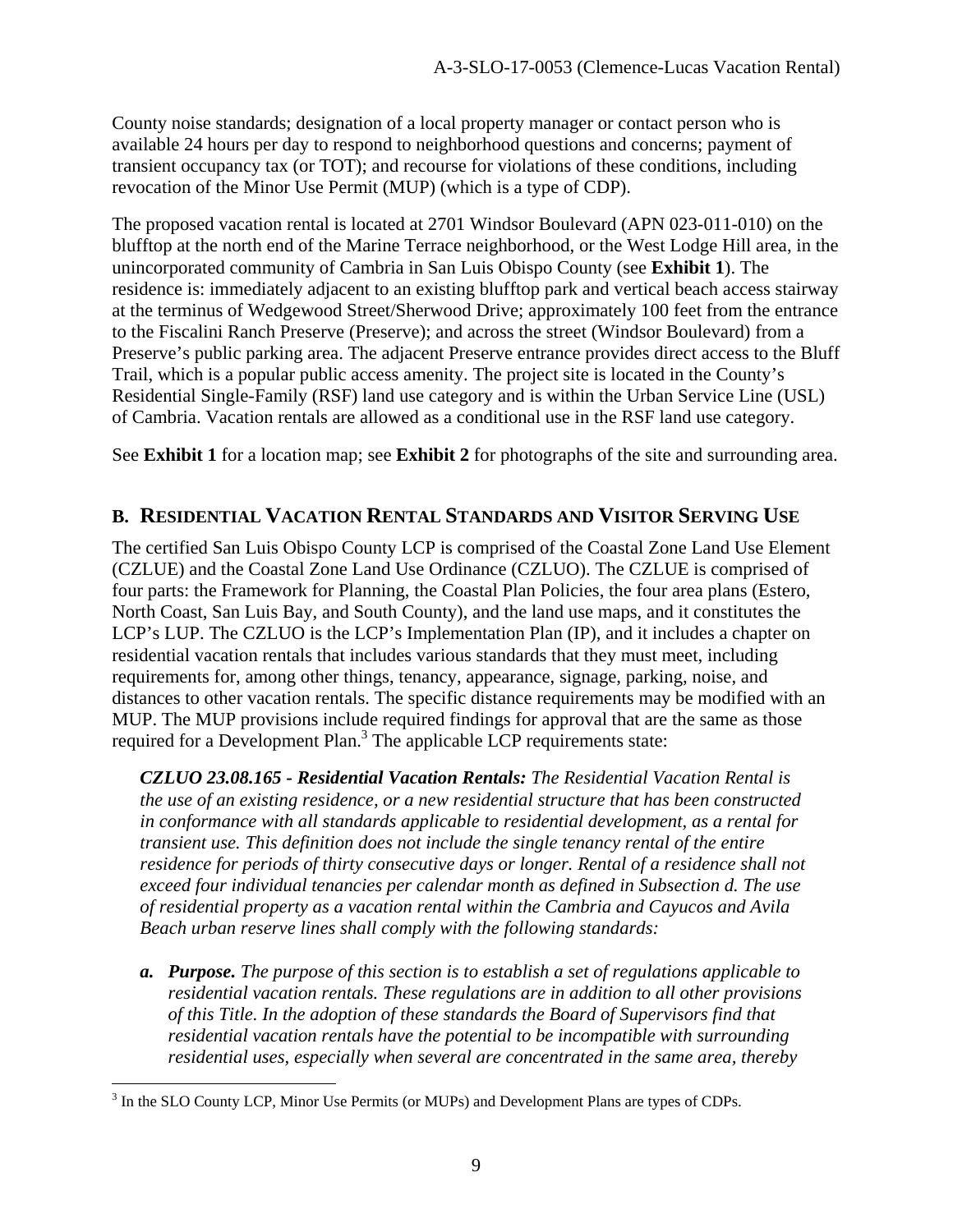*having the potential for a deleterious effect on the adjacent full time residents. Special regulation of residential vacation rentals is necessary to ensure that they will be compatible with surrounding residential uses and will not act to harm and alter the neighborhoods they are located within.* 

*b. Permit requirements. Zoning Clearance, Business License and Transient Occupancy Tax Registration is required for each residential vacation rental. Where water or sewage disposal is provided by a community system, evidence shall be submitted with the application for a Zoning Clearance to show that the service provider(s) has been informed of the proposed use of the property as a vacation rental, and has confirmed that there is adequate service capacity available to accommodate this use.* 

#### *c. Location.*

- *(1) Cambria. Within all residential land use categories, no residential vacation rental shall be located within (1) 200 linear feet of a parcel on the same side of the street as the vacation rental; (2) 200 linear feet of the parcel on the opposite side of the street from the vacation rental; and (3) 150 foot radius around the vacation rental. These same distances apply to other types of visitor-serving accommodation (i.e. Bed and Breakfast or Homestay.) Distances shall be measured from the closest property line of the existing residential vacation rental unit, and/or other visitor-serving accommodation, to the closest property line of the property containing the proposed residential vacation rental unit. This location standard can be modified through Minor Use Permit approval when a Development Plan is not otherwise required. (emphasis added) …*
- *d. Vacation rental tenancy. Rental of a residence shall not exceed four individual tenancies per calendar month. The first day of each tenancy determines the month assigned to that tenancy. No additional occupancy of the residence (with the exception of the property owner and private non-paying guests) shall occur. A residential vacation rental shall only be used for the purposes of occupancy as a vacation rental or as a full time occupied unit. No other use (i.e.: home occupation, temporary event, homestay) shall be allowed on the site.*
- *e. Number of occupants allowed. The maximum number of occupants allowed in an individual residential vacation rental shall not exceed the number of occupants that can be accommodated consistent with the on-site parking requirement set forth in subsection i hereof, and shall not exceed two persons per bedroom plus two additional persons. The Zoning Clearance shall specify the maximum number of occupants allowed in each individual vacation rental.*
- *f. Appearance, visibility and location. The residential vacation rental shall not change the residential character of the outside appearance of the building, either by the use of colors, materials, lighting, or by the construction of accessory structures or garages visible from off-site and not of the same architectural character as the*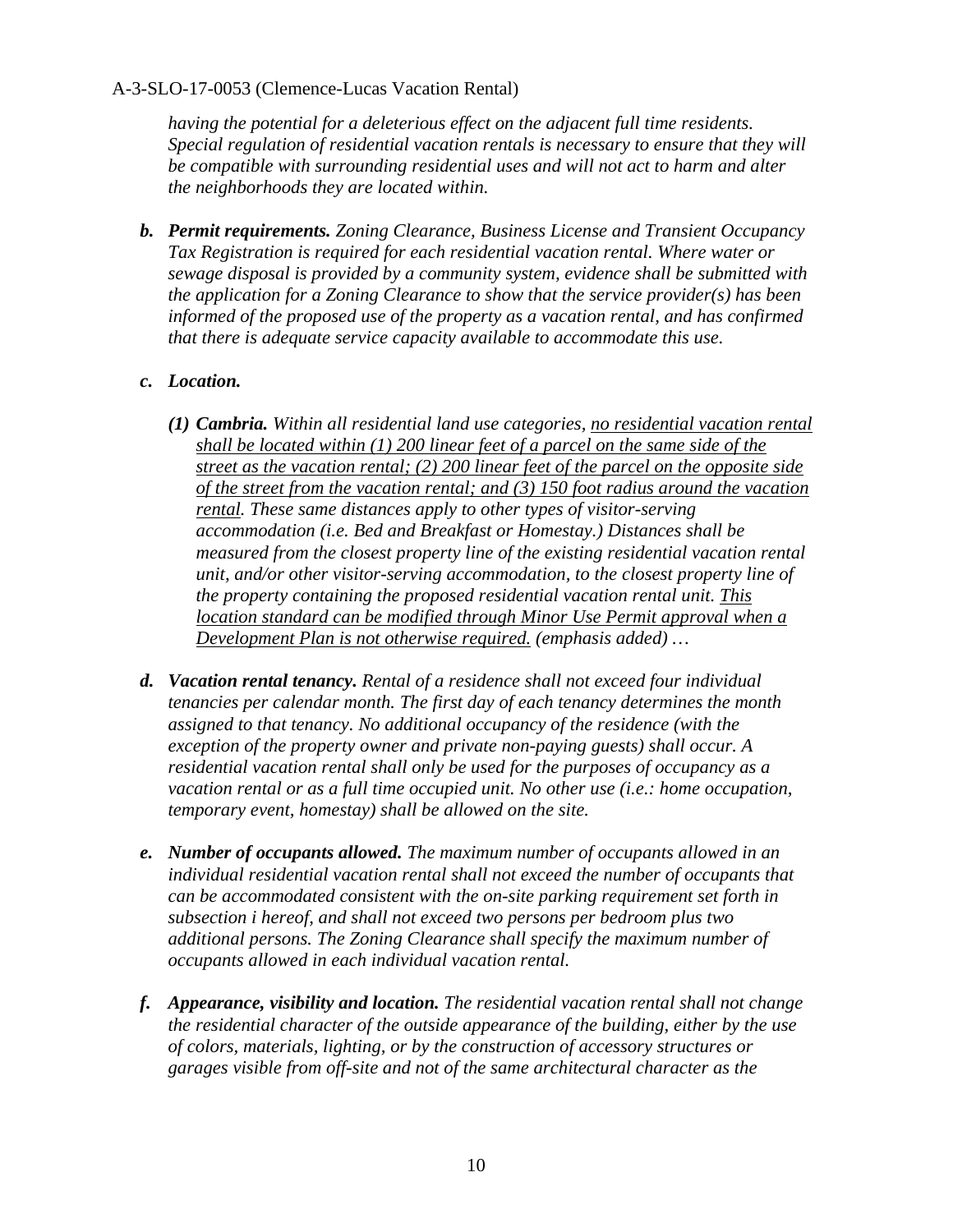*residence; or by the emission of noise, glare, flashing lights, vibrations or odors not commonly experienced in residential areas.* 

- *g. Signs. Availability of the rental unit to the public shall not be advertised on site.*
- *h. Traffic. Vehicles used and traffic generated by the residential vacation rental shall not exceed the type of vehicles or traffic volume normally generated by a home occupied by a full time resident in a residential neighborhood. For purposes of this section, normal residential traffic volume means up to 10 trips per day.*
- *i. On-site parking required. All parking associated with a Residential Vacation Rental shall be entirely on-site, in the garage, driveway or otherwise out of the roadway, in accordance with subsection e., above. Tenants of Residential Vacation Rentals shall not use on-street parking at any time.*
- *j. Noise. All residential vacation rentals shall comply with the standards of Section 23.06.040 et seq. (Noise Standards). No residential vacation rental is to involve onsite use of equipment requiring more than standard household electrical current at 110 or 220 volts or that produces noise, dust, odor or vibration detrimental to occupants of adjoining dwellings. In addition, property owners and/or property managers shall insure that the occupants of the residential vacation rental do not create loud or unreasonable noise that disturbs others and is not in keeping with the character of the surrounding neighborhood. Loud and unreasonable noise shall be evaluated through field observations by a County Sheriff, County Code Enforcement or other official personnel, based upon a threshold of noise disturbance related to the residential vacation rental use that is audible from a distance of 50 feet from the property lines of the rental property.*
- *k. Local contact person. All residential vacation rentals shall designate a local property manager. The local property manager shall be available 24 hours a day to respond to tenant and neighborhood questions or concerns. Where a property owner lives within the same urban or village area as the residential vacation rental, the property owner may designate themselves as the local contact person. All the requirements enumerated in this section shall continue to apply.* 
	- *(1) A notice shall be submitted to the Department of Planning and Building, the local Sheriff Substation, the main county Sheriff's Office; the local fire agency and supplied to the property owners within a 200 foot radius of the proposed residential vacation rental site. Distances shall be measured as a radius from the exterior property lines of the property containing the residential vacation rental unit. This notice shall state the property owner's intention to establish a residential vacation rental and shall include the name, address and phone number of the local contact person and the standards for noise, parking and maximum number of occupants. A copy of the notice, a form certifying that the notice has*  been sent and a list of the property owners notified shall be supplied to the *Planning and Building Department at the time of application for the Zoning*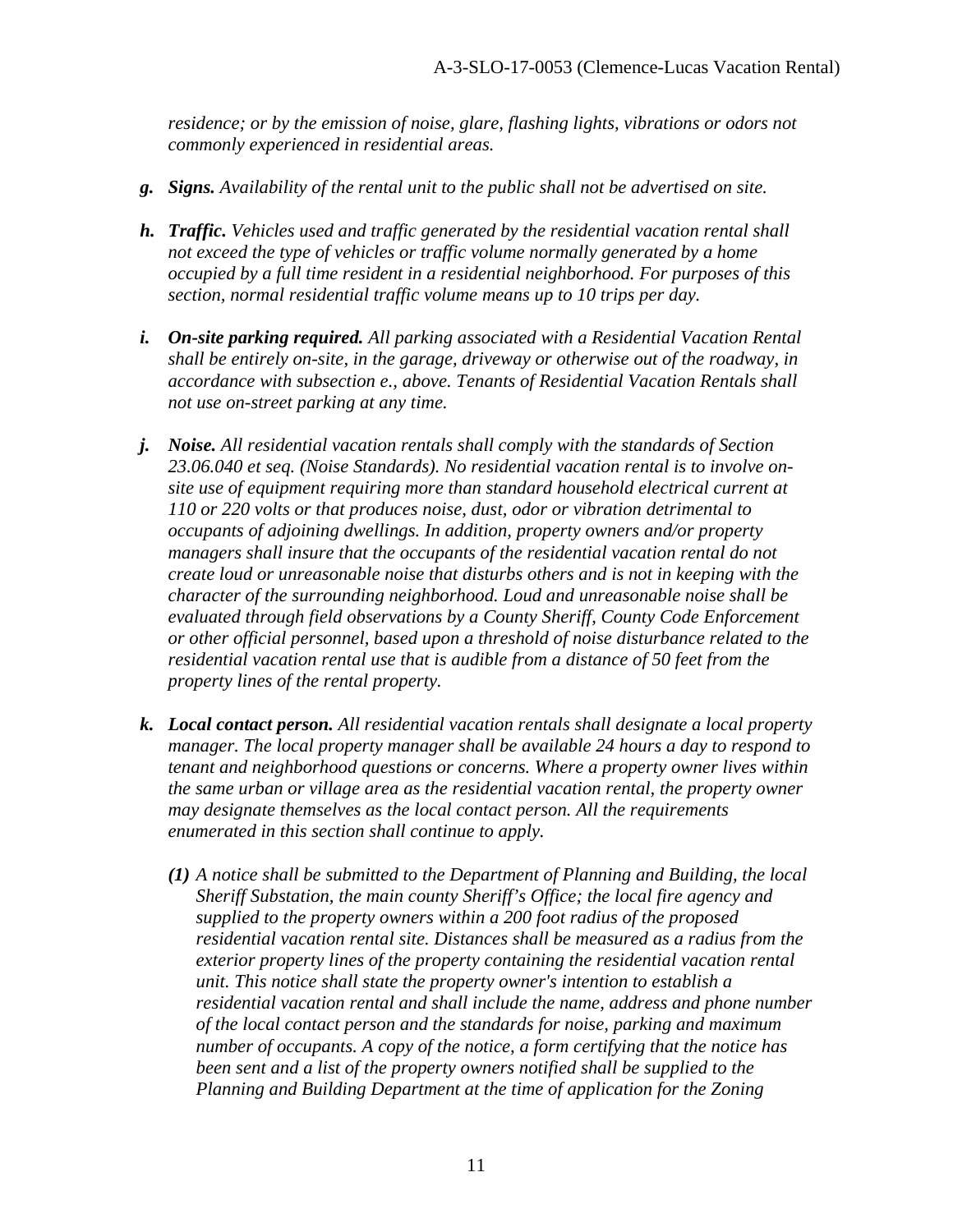*Clearance, Business License and Transient Occupancy Tax Certificate for the residential vacation rental.* 

- *(2) The name, address and telephone number(s) of the local contact person shall be permanently posted in the rental unit in a prominent location(s). Any change in the local contact person's address or telephone number shall be promptly furnished to the agencies and neighboring property owners as specified in this subsection. In addition, the standards for parking, maximum occupancy and noise shall be posted inside the residential vacation rental unit and shall be incorporated as an addendum to the vacation rental contracts.*
- *l. Transient Occupancy Tax. Each residential vacation rental unit shall meet the regulations and standards set forth in Chapter 3.08 of the County Code, including any required payment of transient occupancy tax for each residential vacation rental unit. The Transient Occupancy Tax Certificate number shall be included in all advertising for the residential vacation rental.*
- *m. Effect on existing residential vacation rentals. If a Business License issued for a residential vacation rental, expires pursuant to Tide 6 of the County Code, a new Zoning Clearance and Business License shall be required and shall be subject to all standards as set forth in this Section.*
- *n. Complaints. Complaints about possible violations of these standards should first be directed to the local contact person. If the local contact person is unavailable or fails to respond, the complaining party should contact the County Sheriff s Department (Dispatch). Sheriff Dispatch will attempt to reach the local contact person. If Sheriff Dispatch is unable to reach the local contact person because the contact person is not available or because current contact information has not been provided to the Sheriffs Department, the Sheriffs Department shall inform County Code Enforcement staff. During normal business hours, complaints may also be submitted to County Code Enforcement staff. County staff will attempt to reach the contact person or will visit the property as appropriate. Complaints about alleged violations shall be documented by a County Code Enforcement Officer. County staff shall prepare a written report which describes the nature of the violation, when it occurred and how it came to the attention of County officials. In some cases, a report may also be written by the Sheriff's deputy responding to the complaint.*
- *o. Violation vacation rental. It is unlawful for any person to use or allow the use of property in violation of the provisions of this section. The penalties (including fines) and process for addressing a violation of this section are set forth in Chapter 23.10 of this Title (Enforcement). Additional penalties for violation of this section may include revocation of the Zoning Clearance and Business License. Violations that will cause the processing of Zoning Clearance revocation include:* 
	- *(1) Failure to notify County staff when the contact person, or contact information, changes.*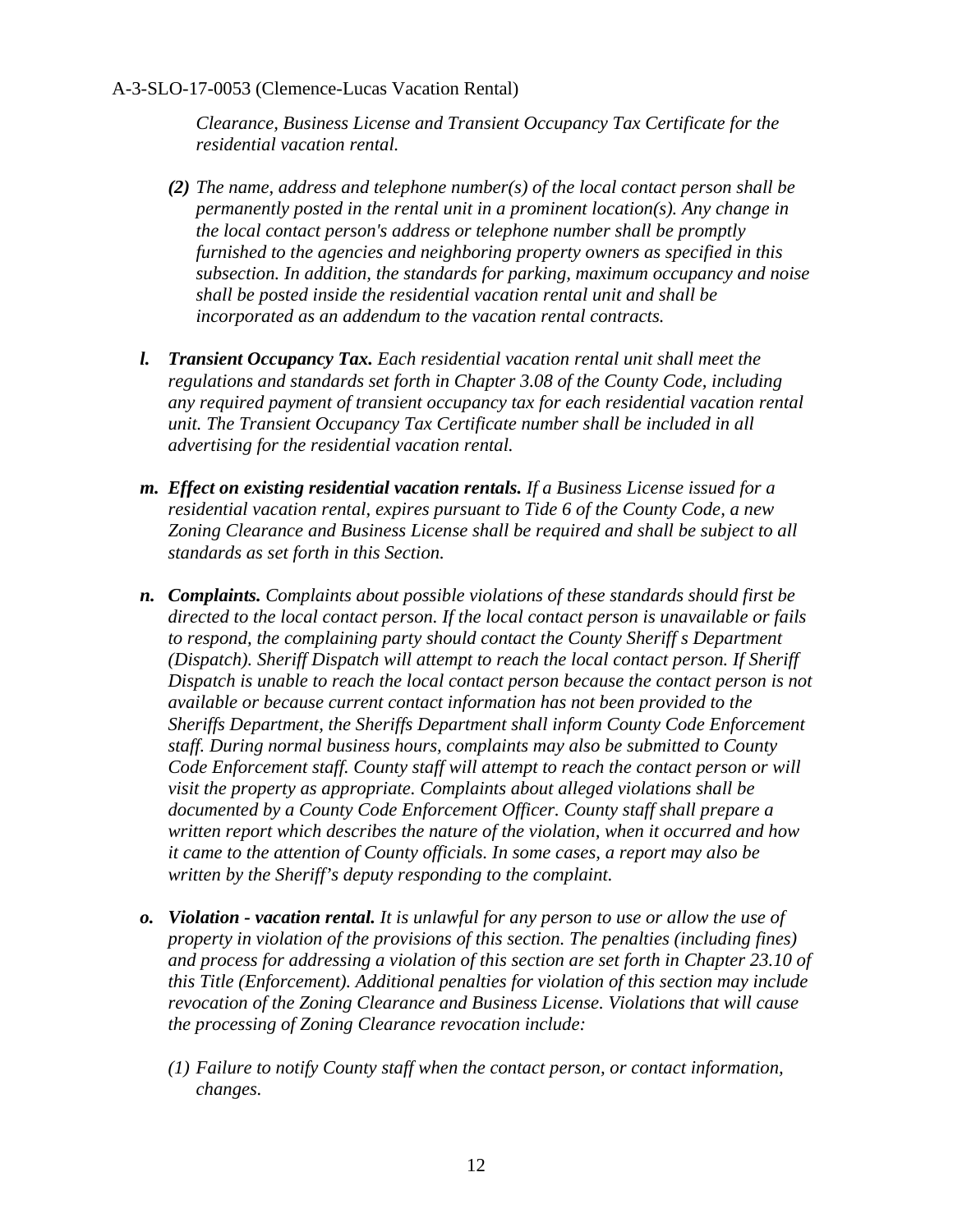- *(2) Violation of the residential vacation rental tenancy standards as set forth in Subsection d.*
- *(3) Violation of the residential vacation rental maximum occupancy, parking and noise requirements as set forth in Subsections e, i and j.*
- *(4) The inability of County staff or the Sheriff's Dispatch to reach a contact person.*
- *(5) Failure of the local contact person, or property owner, to respond the complaint. Three verified violations of Subsection o, as determined by a County Planning and Building staff person, within any consecutive six month period, shall be grounds for revocation of the Zoning Clearance. Signed affidavits by members of the community may be used to verify violations. Revocation of the Zoning Clearance shall follow the same procedure used for land use permit revocation as set forth in Section 23.10.160 of the Coastal Zone Land Use Ordinance. The Director of Planning and Building will hold the initial revocation hearing.*

*CZLUO 23.02.033(c)(1) – Minor Use Permit approval or disapproval; Criteria for approval: A Minor Use Permit shall be approved only where the proposed use satisfies all applicable provisions of this title, including but not limited to the findings in Section 23.02.034c.* 

*CZLUO 23.02.034(c)(4) – Development Plan approval or disapproval; Required findings: The Review Authority shall not approve or conditionally approve a Development Plan unless it first finds that:* 

- *(i) The proposed project or use is consistent with the Local Coastal Program and the Land Use Element of the general plan; and*
- *(ii) The proposed project or use satisfies all applicable provisions of this title; and*
- *(iii)The establishment and subsequent operation or conduct of the use will not, because of the circumstances and conditions applied in the particular case, be detrimental to the health, safety or welfare of the general public or persons residing or working in the neighborhood of the use, or be detrimental or injurious to property or improvements in the vicinity of the use; and*
- *(iv) The proposed project or use will not be inconsistent with the character of the immediate neighborhood or contrary to its orderly development; and*
- *(v) The proposed use or project will not generate a volume of traffic beyond the safe capacity of all roads providing access to the project, either existing or to be improved with the project.*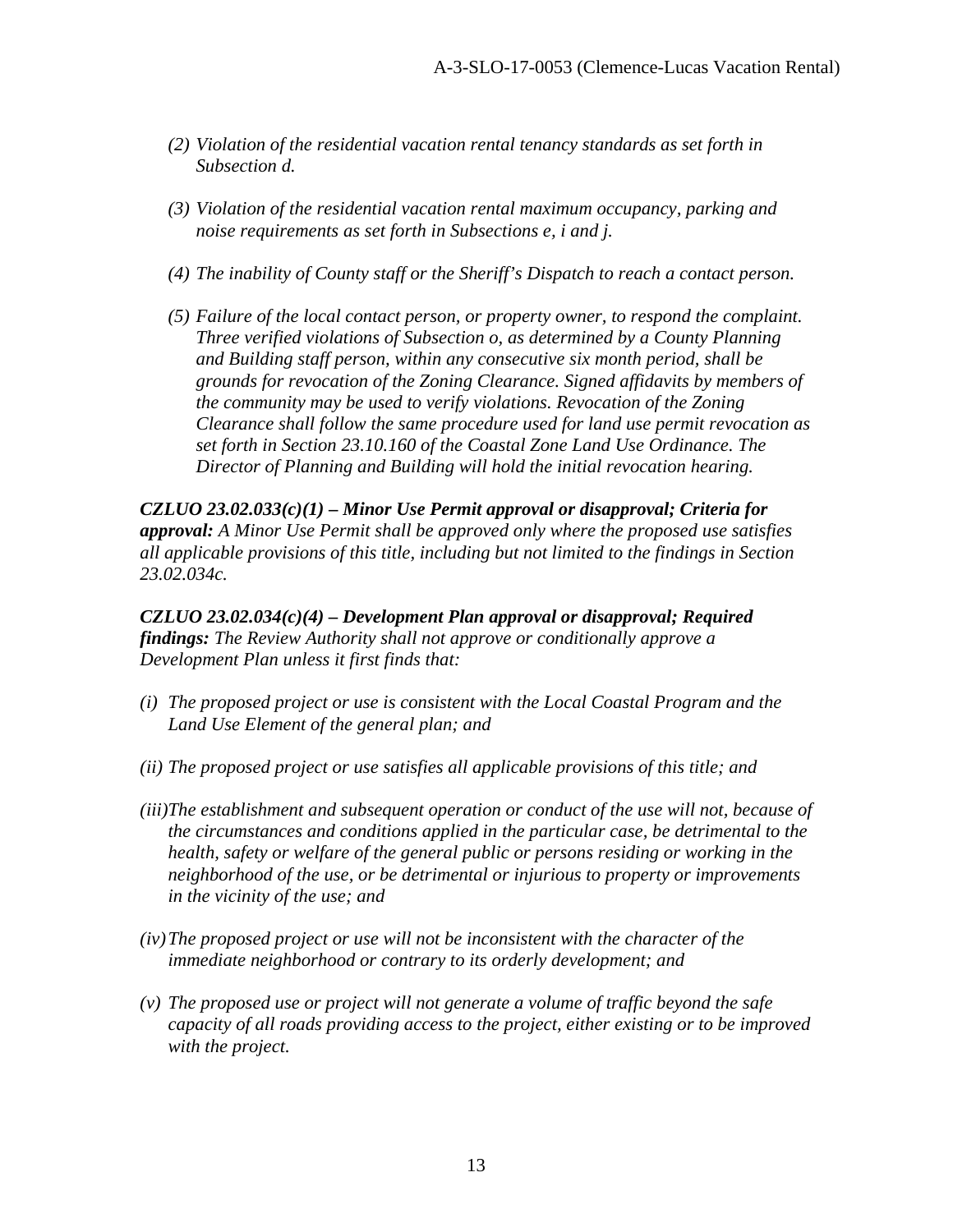- *(vi) The proposed use or land division (if located between the first public road and the sea or the shoreline of any body of water), is in conformity with the public access and recreation policies of Chapter 3 of the California Coastal Act.*
- *(vii)Any additional findings required by planning area standards (Part II of the Land Use Element), combining designation (Chapter 23.07), or special use (Chapter 23.08).*

The certified LCP also contains policies that protect and encourage, and give certain priorities to, visitor-serving accommodations in the Coastal Zone, including:

*LCP Coastal Plan Recreation and Visitor-Serving Facilities Policy 1. Recreation Opportunities. Coastal recreational and visitor-serving facilities, especially lower-cost facilities, shall be protected, encouraged and where feasible provided by both public and private means. …* 

*LCP Coastal Plan Recreation and Visitor-Serving Facilities Policy 2. Priority for Visitor Serving Facilities. Recreational development and commercial visitor-serving facilities shall have priority over non-coastal dependent use, but not over agriculture or coastal dependent industry in accordance with PRC 30222. All uses shall be consistent with protection of significant coastal resources. The Land Use Plan shall incorporate provisions for areas appropriate for visitor-serving facilities that are adequate for foreseeable demand.* 

#### **Analysis**

LCP Coastal Plan Recreation and Visitor-Serving Facilities Policies 1 and 2 encourage and protect visitor-serving facilities, and state that visitor-serving facilities shall be prioritized over non-coastal dependent use such as private residential use. The purpose of the County's vacation rental ordinance is to provide for Coastal Act and LCP priority visitor-serving facilities and uses, particularly adjacent to the coast, but also in a manner that ensures vacation rentals "will not act to harm and alter the neighborhoods they are located within" or have a "deleterious effect on the adjacent full time residents" (CZLUO Section 23.08.165(a)). As described in CZLUO Section 23.08.165(a), the LCP recognizes that "residential vacation rentals have the potential to be incompatible with surrounding residential uses" and that because of this potential "special regulation of these uses is necessary to ensure that they will be compatible with surrounding residential uses." This section also recognizes that high concentrations of vacation rentals in the same geographic area have the potential to cause incompatibility. As such, the LCP's vacation rental ordinance seeks to balance the objectives of providing visitor-serving uses in a manner that protects residential community character by including numerous standards and restrictions on such rentals, including on noise, traffic, occupancy, and location.

In addition to limits on tenancy (time), occupancy (number of tenants), vehicles and traffic, noise, appearance, and signage that serve to address community character and neighborhood compatibility concerns, the LCP also identifies locational standards for vacation rentals for the prime visitor destinations of Cambria, Cayucos, and Avila Beach. Specifically for Cambria, the LCP indicates that vacation rentals are to be located 200 feet away from other vacation rentals on the same street, and 150 feet away from other vacation rentals overall (CZLUO Section  $23.08.165(c)(1)$ ). The LCP also allows for vacation rentals to be closer together in those areas if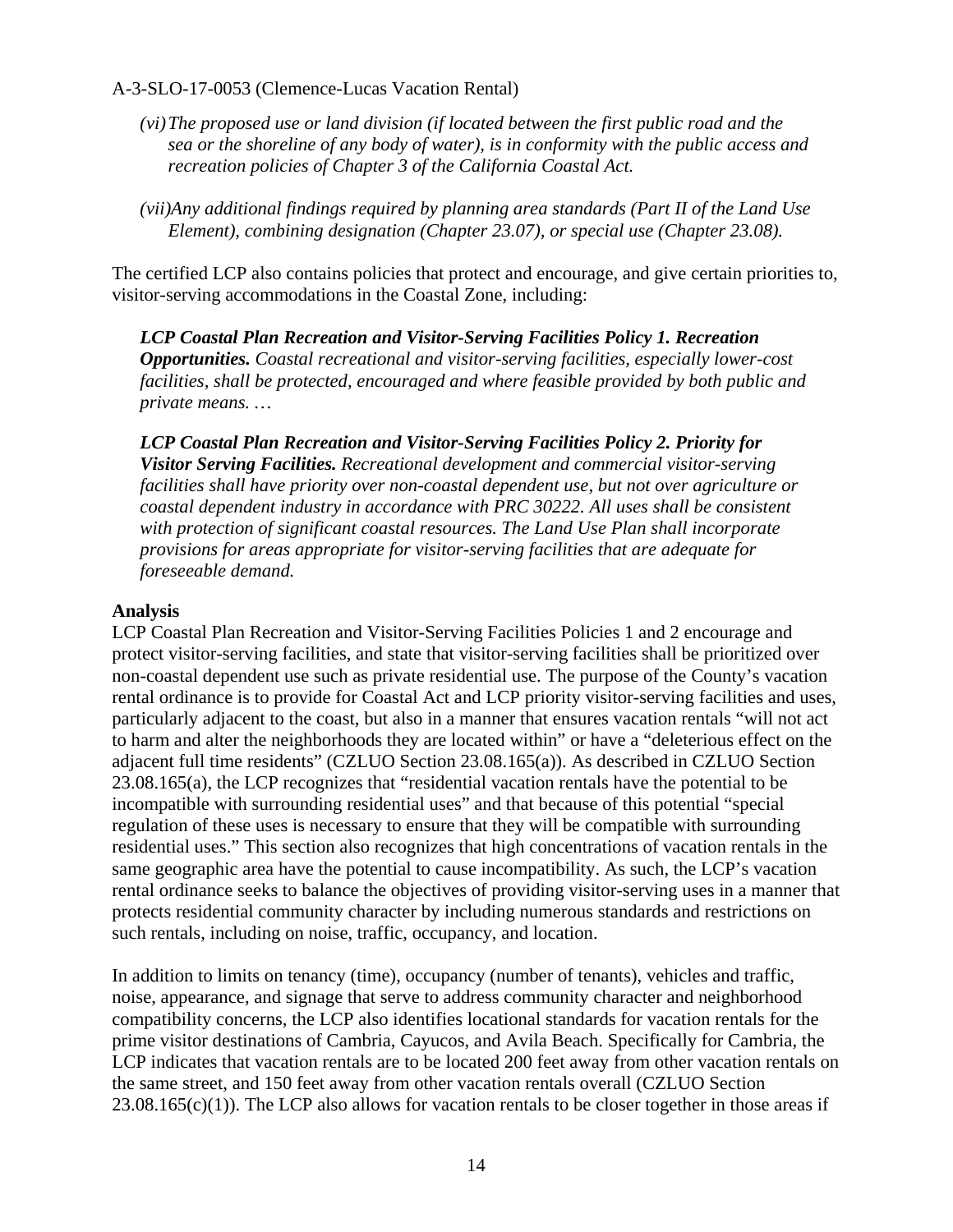allowed through a MUP approval when a development plan is not otherwise required, as is the case here.<sup>4</sup>

The LCP does not elaborate on what, if any, specific considerations must be made to allow vacation rentals to be closer together than identified other than to reference to the MUP approval findings themselves. CZLUO Section 23.02.033(c)(1) provides the criteria for approval of MUPs, stating that MUPs shall be approved only where the proposed use satisfies all applicable provisions of the title, including but not limited to the findings for Development Plans in CZLUO Section 23.02.034(c) (even if no Development Plan is required for the project). That section requires the decision-making body to make the following seven approval findings: that the project or use: (1) is consistent with the LCP; (2) satisfies all applicable provisions of the CZLUO; (3) will not be detrimental to the health, safety, or welfare of the public or nearby workers or residents, or be detrimental to nearby property or improvements; (4) will not be inconsistent with the character of the immediate neighborhood or contrary to its orderly development; (5) will not generate unsafe traffic volumes; (6) is in conformity with the public access and recreation policies of Chapter 3 of the Coastal Act if seaward of the first public road (as is the case here); and (7) any additional findings required by planning area standards, combining designation, or special use (none of which are applicable here).

Importantly, the LCP does not allow for modifications to any other parts of the vacation rental ordinance, only to the locational standards. In other words, the MUP findings process was identified only for allowing vacation rentals to be closer together than the identified distances, and it cannot be used to change any of the other vacation rental requirements designed to address potential incompatibility issues (e.g., related to occupancy, parking, noise, use, local contact persons, TOT, etc.). All of those other standards cannot be changed and must be met for all vacation rentals in all cases, and the LCP ordinance was not constructed to allow changes to them, but the LCP does explicitly allow for changes to the distances between vacation rentals. Whether that is considered a good or a bad idea by some, that is how the LCP was drafted and certified, and thus property owners are fairly seeking to comply with the LCP as drafted when they propose vacation rentals that are closer than the 150-foot/200-foot distance, as is the case here.

In short, in its 2003 approval of the LCP's vacation rental regulations, the Commission found that the distances between rentals was an appropriate primary tool to protect residential character and also allow for vacation rentals in the County's coastal zone. A subsequent amendment to the regulations in 2013 refined the distances between rentals, and the Commission again found that the revised distance standards "should continue to ensure that vacation rentals can be provided in such a manner as to appropriately protect neighborhoods, and communities, and public access to the coast at the same time." At the same time, the Commission also approved LCP provisions that allow for lesser distances between such rentals in certain cases, subject to decision-maker discretion and, should decision-makers decide to entertain such lesser distances, required

 $\overline{a}$ 

<sup>&</sup>lt;sup>4</sup> In this case, a Development Plan type of CDP is not required because the project does not constitute a "significant land use proposal" (pursuant to CZLUO Section 23.02.034) that would necessitate Development Plan approval. A MUP, which is required by CZLUO Section 23.02.033 "to satisfy the notice and public hearing requirements established by the California Coastal Act for Plot Plans and other appealable land use permits…" is the appropriate LCP CDP type for this proposal.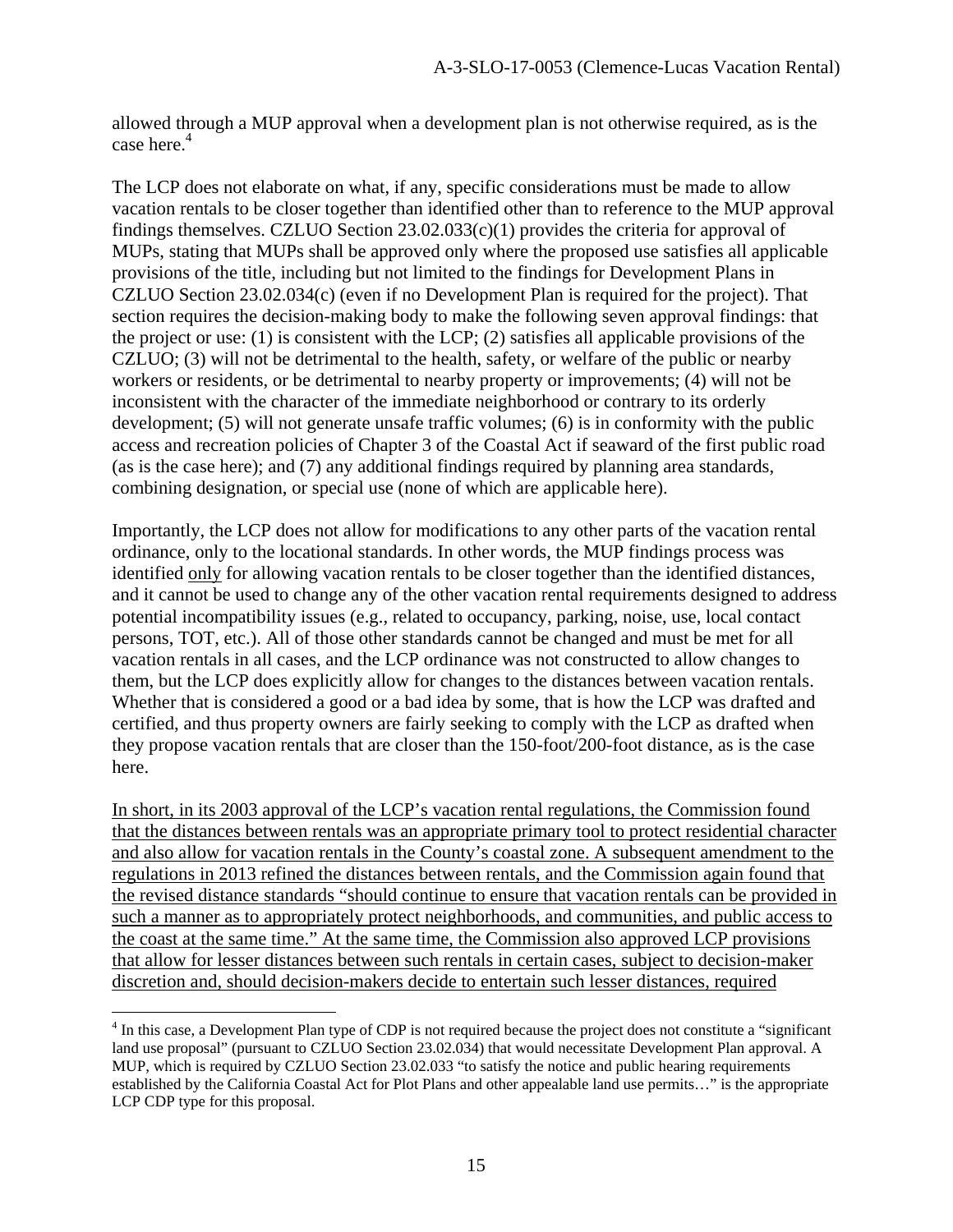approval findings. In short, the Commission identified distance standards in this LCP as the primary tool to balance the needs of existing residential communities and those of the overnight visiting public, while allowing further discretion for lesser distances (subject to making certain approval findings) on a case-by-case basis.

The proposed vacation rental in this case would be located within a 150-foot radius of four existing vacation rentals located at the following addresses: 2757 Windsor Boulevard (which is also on the same side of the street and less than 200 feet from the proposed project), 306 Wedgewood Street, and 2675 and 2698 Sherwood Drive) (see **Exhibit 3**).<sup>5</sup> As such, the proposed vacation rental is closer than the distance identified by the LCP for nearby vacation rentals in Cambria, and the Applicant has applied for a MUP in an attempt to receive a modification to the distance standard, and approval to use the residence as a vacation rental.

At the March 8, 2018 hearing, the Commission received much public testimony identifying the oversaturation of vacation rentals in this neighborhood of Cambria and the effect of vacation rentals on community housing stock, as well as the impacts on community character and housing affordability, as reasons to deny the proposed project. These concerns were echoed by the County Supervisor for the district within which the project was proposed, Bruce Gibson, who spoke to the oversaturation of vacation rentals in the vicinity of the proposed development, the negative impacts that this short-term rental would have on community character and housing affordability of the neighborhood where the home is situated and which he represents, as well as the lack of any extenuating considerations of this proposal which warranted granting a discretionary variance to the LCP's distance standard to approve a CDP for the proposed development in this case. Commissioner comments echoed many of these same sentiments, including speaking to the local expertise of Supervisor Gibson in regards to the community given the fact that Supervisor Gibson represents the community where the proposed development would be situated.

In light of the above, although many if not most of the existing rentals in this neighborhood predate the LCP's distance requirements, the Commission is concerned that the neighborhood is oversaturated with such rentals (many closer than the LCP-identified minimum distances from each other), contrary to the objectives of the LCP and its distance standards, and that a discretionary allowance for lesser distances is not warranted in this case. Although the LCP's operational standards for vacation rentals (e.g., with respect to tenancy, noise, parking, signage, etc.) that are proposed by the Applicant could be met and imposed as conditions of approval, the project would be located in an area that is already oversaturated with vacation rentals where a distance waiver is not appropriate. The distance limits in the LCP are intended to spread out vacation rentals in residential neighborhoods, thereby protecting against oversaturation of rentals and maintaining neighborhood character for long-term residents and the community overall. Approval of the project would result in an even further concentrated number of vacation rentals in this particular location, inconsistent with the intent and requirements of the LCP, and the Commission finds that a CDP allowing for lesser distances in this case is not appropriate and

 $\overline{a}$ 

<sup>&</sup>lt;sup>5</sup> Such lesser distances between vacation rentals are not uncommon in San Luis Obispo County, including because most of the allowed vacation rentals in the County already existed when the LCP's vacation rental ordinance was adopted, and they were already closer than the 150-foot/200-foot standard, including throughout the area where the proposed project is located (see **Exhibit 3**).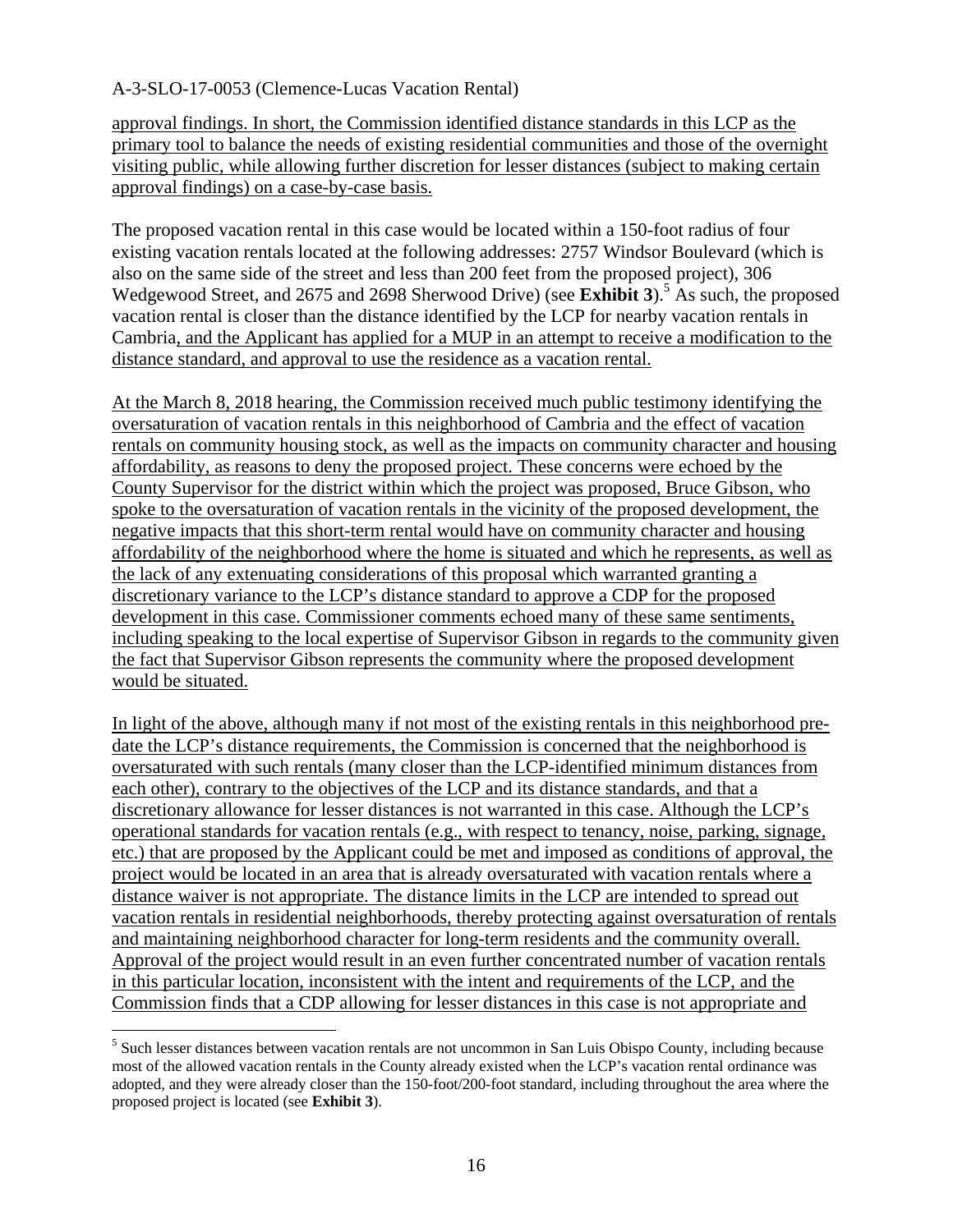denies the CDP application. Accordingly, it can only be approved if the additional seven approval findings (as described above) are made. In this case, such findings are appropriately made to allow a vacation rental as proposed.

For the first two findings, the decision-making body is required to find the project or use consistent with the LCP (including the LUP and CZLUO). The proposed use of the residence for short-term residential vacation rental on a residentially-zoned parcel in a residentially-zoned neighborhood would be consistent with the LCP, which allows for this use. And the LCP allows for vacation rentals to be located in closer proximity when these findings can be made, and thus the proposed project satisfies the first two required findings.

Regarding the third finding, the proposed project would allow for rental of a two-bedroom 2,477 square-foot single-family residence in an existing residential neighborhood for no more than four individual tenancies per calendar month and not exceeding six persons total per tenancy. As proposed, and consistent with LCP requirements for vacation rentals, the residential character of the outside appearance of the building (either by the use of colors, materials, lighting, or the emission of noise, glare, flashing lights, odors, etc. not commonly experienced in residential areas) would remain unchanged and consistent with the residential character of the neighborhood. In addition, as proposed, no onsite advertising would be located on the property; the traffic generated would not exceed the type of vehicles and volume normally generated by a home occupied by a full-time resident in a residential neighborhood; and all parking will be entirely onsite, in the garage or driveway. Finally, as proposed, the vacation rental would comply with the County's noise standards and would not be allowed to generate loud or unreasonable noise that disturbs others, and thus would be in character of the surrounding neighborhood. As such, the use of this existing residence as a vacation rental would not be detrimental to the health, safety or welfare of the public or persons residing in the neighborhood, or to property in the vicinity. The residence would not be used for other uses (e.g., general commercial, manufacturing, industrial, etc.) that would have the potential to be detrimental to the health, safety, and welfare of others in an established residential neighborhood. Thus, the proposed project satisfies the third required finding as well.

Similarly, as required by the fourth finding, the short-term rental of the property would not be inconsistent with the character of the immediate neighborhood, which is entirely residential other than the nearby Fiscalini Ranch Preserve. Although various tenants would come and go to the residence, it would serve as a place to sleep, eat, and reside, just like any other residence in the neighborhood, albeit on a short-term basis for visitors. As such, and including because of the conditions included with the project, the project and its use would not be inconsistent with the character of the neighborhood or contrary to its orderly development. Thus, the proposed project satisfies the fourth required finding as well.

Regarding the fifth finding, because the tenancy would be limited to six persons, the rental would not generate a traffic volume beyond the safe capacity of roads providing access to the site because this amount of people is no greater than what could and would otherwise be accommodated in this single-family residence on a long-term basis. The incorporated County conditions also limit traffic volume to no more than 10 vehicle trips per day. Furthermore, all vehicles associated with the rental will be parked onsite. The existing driveway and garage can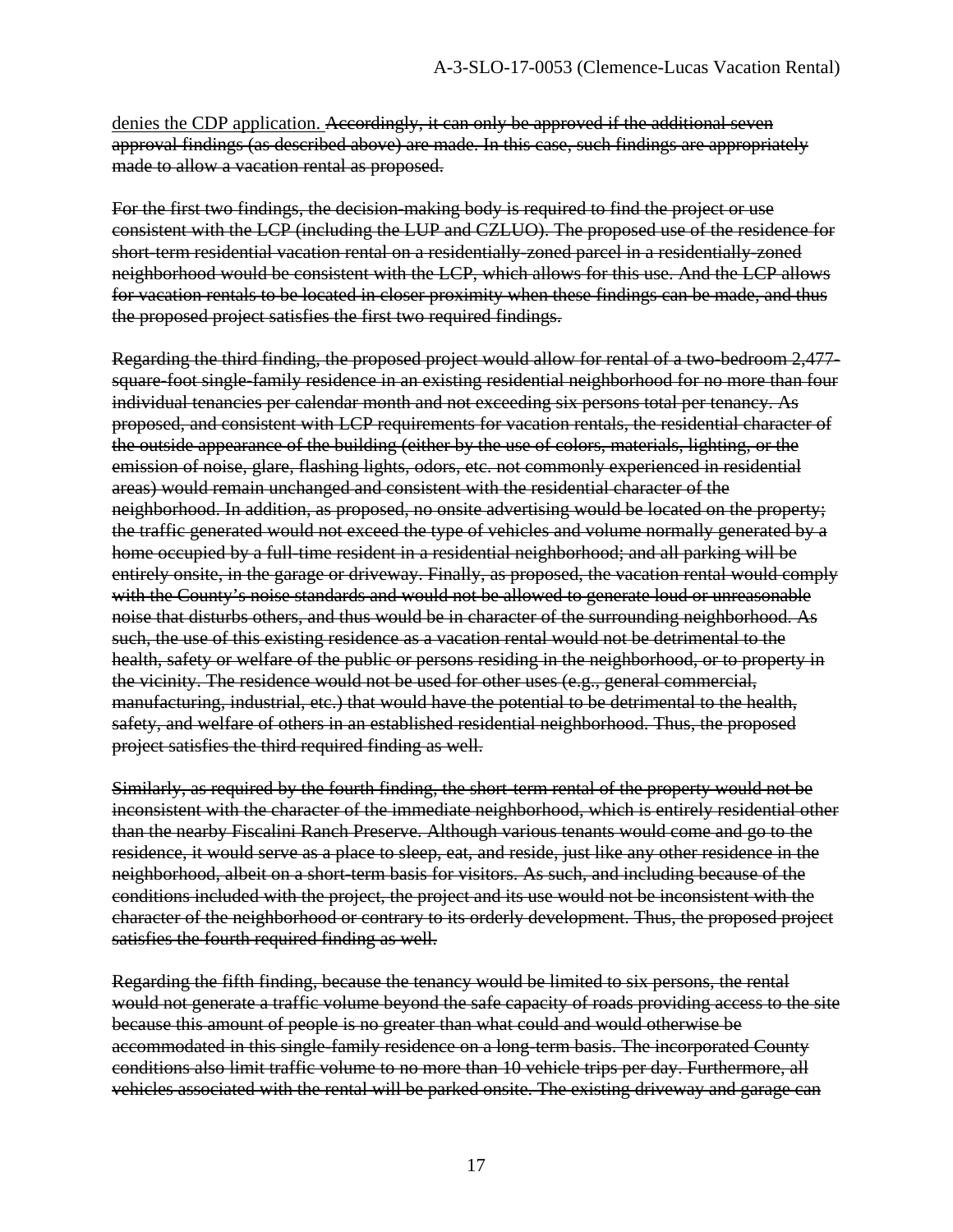support up to at least six vehicles. Such an amount is not inconsistent with residential use and would not generate traffic beyond the safe capacity of roads in the area. As such, the proposed project also satisfies the fifth required finding.

The sixth finding requires the decision-making body to find that the proposed use is in conformity with the public access and recreation policies of Chapter 3 of the Coastal Act because it is located seaward of the first through public road. The proposed project is a visitor-serving use in a prime public recreational access destination, and it would provide a new overnight visitorserving accommodation that would facilitate the public's ability to access this area of the coast, consistent with the public access and recreation policies of Chapter 3, including those that require development to maximize public recreational access opportunities. The proposed project is a higher priority use under both the Coastal Act and the LCP than is a residential use, and it will increase public recreational access opportunities as directed by the Act. The proposed project satisfies the sixth required finding.

Finally, the seventh finding requires that the decision-making body must make any additional findings required by planning area standards (Part II of the Land Use Element, which includes the LCP's area plans), combining designations (CZLUO Chapter 23.07), or special uses (CZLUO Chapter 23.08). On the first point, Cambria is located within the boundaries of the North Coast Area Plan, which includes requirements for various things associated with residential use in Cambria, such as Monterey pine forest protection, water supply restrictions, and design standards. However, there are no additional findings required under the North Coast Area Plan applicable to this project. On the second point, the project site is within the following combining designations: archaeologically sensitive area, coastal appealable zone, flood hazard, geologic study area, local coastal plan, and sensitive resource area. However, the applicable restrictions and potential findings that adhere attach to initial development and use of the existing residence, and not to the proposed use of the residence as a vacation rental. And finally, the only section in CZLUO Chapter 23.08 on special uses that is applicable to this project is Section 23.08.165, which applies to residential vacation rentals and is the very section that is used in the analysis here. No additional special use findings apply to the proposed project. Thus, the proposed project satisfies the seventh required finding.

Thus, all of the findings necessary to allow a vacation rental at this location, including in relation to its distance to nearby vacation rentals, are appropriately made in this case. Although some may argue that the LCP should be changed to more explicitly and quantitatively address where vacation rentals are allowably located, and the Commission is sympathetic to that issue, the LCP currently allows for vacation rentals such as this to be located as is proposed when the above findings are made. Although the The proposed project is a high priority visitor-serving use that could will appropriately provide a means for the general public to better access and recreate in this prime visitor destination immediately adjacent to the Pacific Ocean, a public coastal park and vertical accessway to the ocean, and the Fiscalini Ranch Preserve open space trails, the proposed rental is sited too close to other rentals contrary to the LCP, and leads to an oversaturation of such rentals in this neighborhood which would result in significant adverse community character impacts, thus requiring its denial (and denial of the request for discretionary variance of the LCP distance requirement). This site is precisely the type of site that is well suited to vacation rental use, and it is appropriate here. In conclusion, the The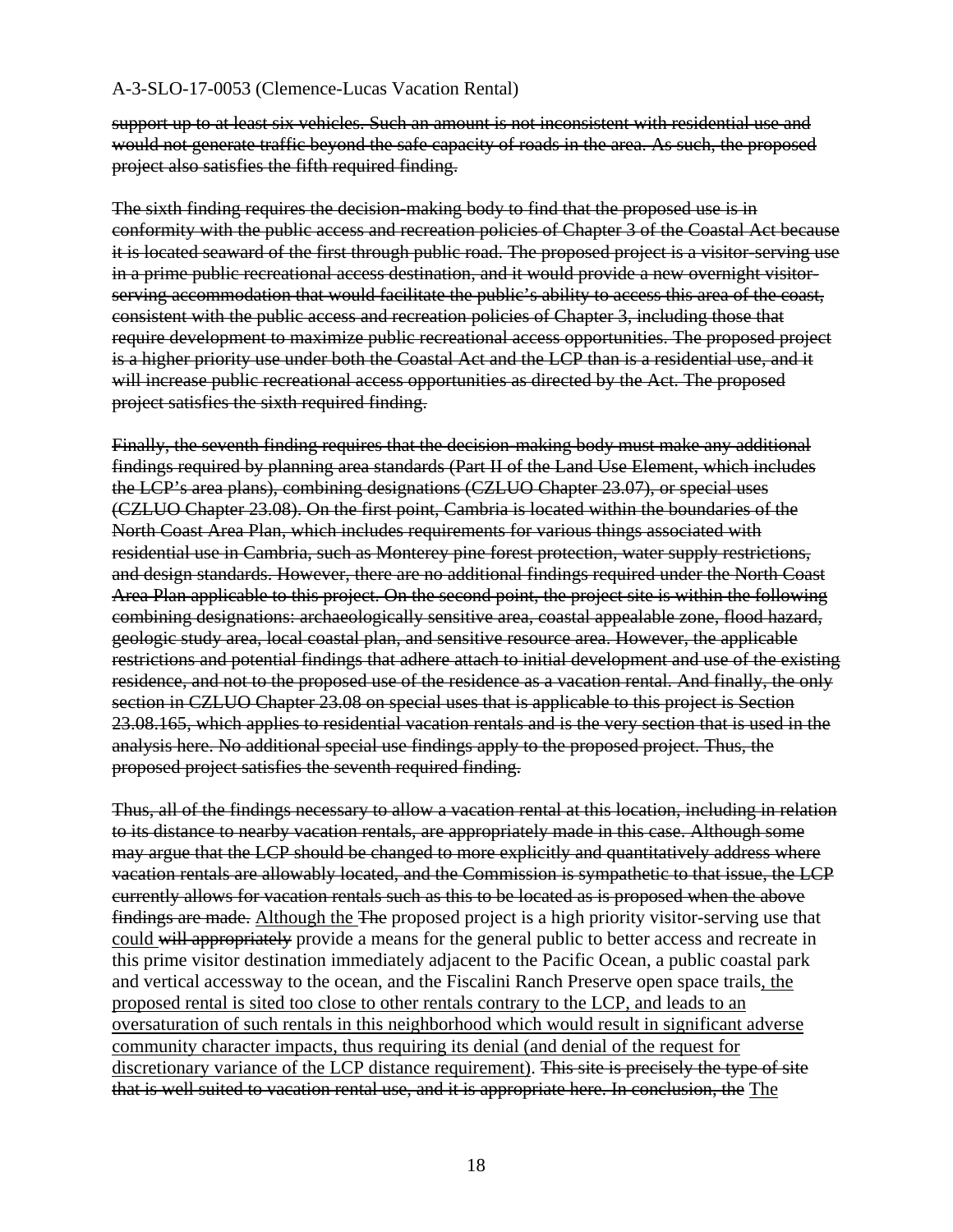Commission recognizes that vacation rentals engender unique issues and potential impacts regarding the appropriate number, location, and concentrations of vacation rentals, and how vacation rentals may or may not adversely impact a community's residential and community character. It is also recognized that the LCP's goals and vision for Cambria clearly include ensuring that its small-town character and residential nature as a beach community are appropriately protected. At the same time, the LCP specifically allows for vacation rentals, including because of the importance of providing visitor-serving uses in the coastal zone, particularly along oceanfront properties such as this project site, which both the Coastal Act and the LCP prioritize for higher-priority visitor-serving uses over lower-priority private residential uses. The Commission's decision here to proposed project is disallowing a particular existing single-family residence to be used as a vacation rental is based upon the facts presented in this case, and it is not a broader determination of whether vacation rentals generally may or may not be appropriate in residential land use categories nor how they may or may not impact local residents on a community-wide scale. Those questions have already been settled in this case as the LCP allows for vacation rentals, including in closer proximity to one another if certain findings are made. In this case, the Commission uses its discretion to determine that a vacation rental at this location is not appropriate under the LCP and denies the CDP application, which is also an LCP-consistent outcome. And the proposed project includes requirements to address potential incompatibility issues through incorporation of the County's conditions, which should serve to adequately address any potential problems in this case. As such, the project is consistent with the applicable LCP provisions. **Special Condition 1** requires adherence to the LCP-required standards and restrictions that were imposed by the County in its approval of the rental and that are proposed by the Applicant for this CDP.

#### **C. PUBLIC ACCESS AND RECREATION**

Coastal Act Section 30604(c) requires that every CDP issued for any development between the nearest public road and the sea "shall include a specific finding that the development is in conformity with the public access and public recreation policies of [Coastal Act] Chapter 3." The proposed project is located seaward of the first through public road (Windsor Boulevard). The following cited Coastal Act sections are applicable to the project.

*Section 30210: In carrying out the requirement of Section 4 of Article X of the California Constitution, maximum access, which shall be conspicuously posted, and recreational opportunities shall be provided for all the people consistent with public safety needs and the need to protect public rights, rights of private property owners, and natural resource areas from overuse.* 

*Section 30211: Development shall not interfere with the public's right of access to the sea where acquired through use or legislative authorization, including, but not limited to, the use of dry sand and rocky coastal beaches to the first line of terrestrial vegetation.* 

 *Section 30212(a): Public access from the nearest public roadway to the shoreline and along the coast shall be provided in new development projects except where: (1) it is inconsistent with public safety, military security needs, or the protection of fragile coastal resources, (2) adequate access exists nearby, or, (3) agriculture would be adversely affected. …*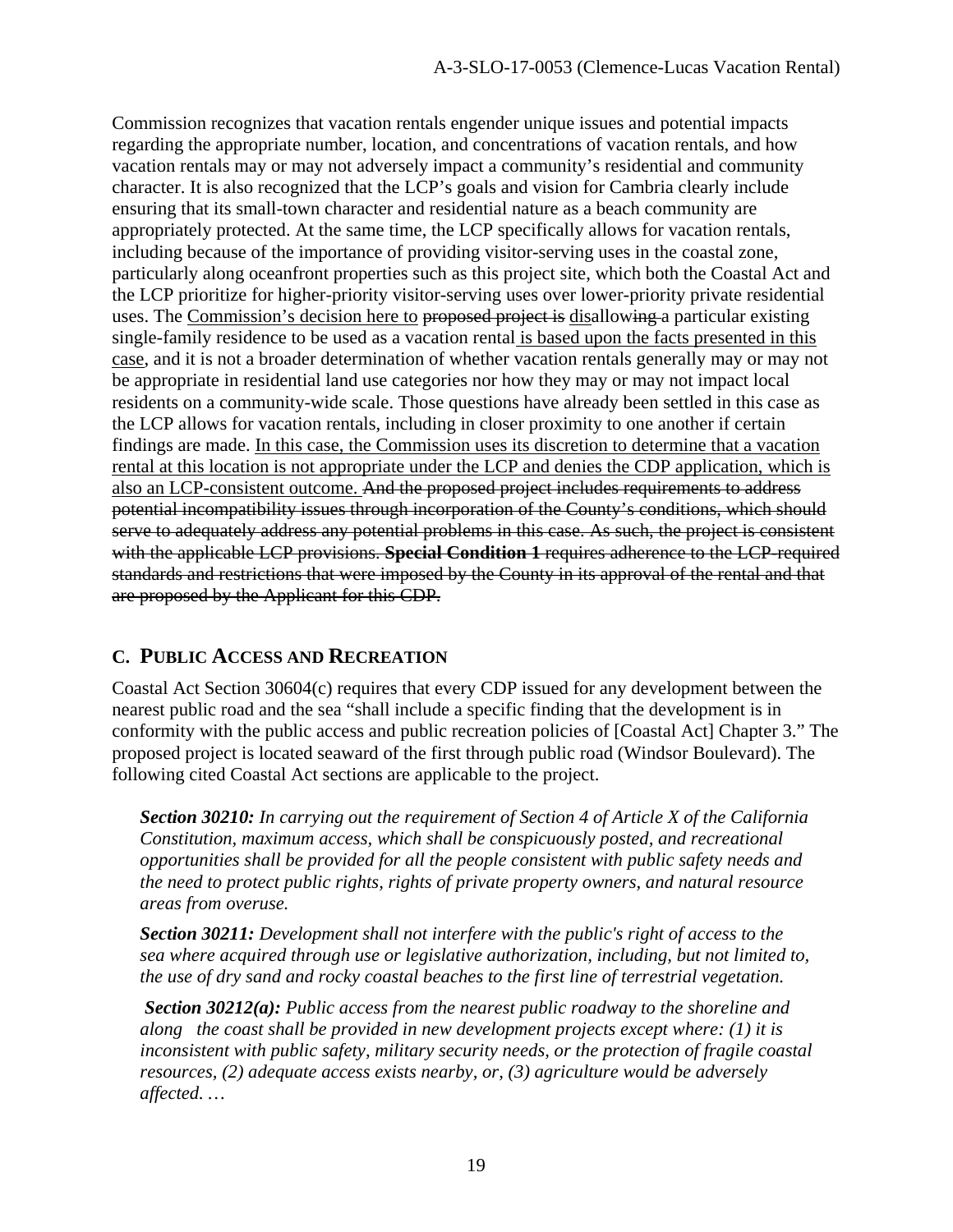*Section 30213: Lower cost visitor and recreational facilities shall be protected, encouraged, and, where feasible, provided. Developments providing public recreational opportunities are preferred. …* 

*Section 30221: Oceanfront land suitable for recreational use shall be protected for recreational use and development unless present and foreseeable future demand for public or commercial recreational activities that could be accommodated on the property is already adequately provided for in the area.* 

*Section 30222: The use of private lands suitable for visitor-serving commercial recreational facilities designed to enhance public opportunities for coastal recreation shall have priority over private residential, general industrial, or general commercial development, but not over agriculture or coastal-dependent industry.* 

*Section 30223: Upland areas necessary to support coastal recreational uses shall be reserved for such uses, where feasible.* 

Consistent with public access policies contained within the Coastal Act, the County's LCP also requires that public recreational access be protected and maximized through a variety of policies, including:

*LUP Shoreline Access Policy 1. Protection of Existing Access. Public prescriptive rights may exist in certain areas of the county. Development shall not interfere with the public's right of access to the sea where acquired through historic use or legislative authorization. These rights shall be protected through public acquisition measures or through permit conditions which incorporate access measures into new development.* 

*LUP Shoreline Access Policy 2. Maximum public access from the nearest public roadway to the shoreline and along the coast shall be provided in new development. Exceptions may occur where (1) it is inconsistent with public safety, military security needs, or the protection of fragile coastal resources; (2) adequate access exists nearby, or; (3) agriculture would be adversely affected. Such access can be lateral and/or vertical. Lateral access is defined as those accessways that provide for public access and use along the shoreline. Vertical access is defined as those accessways which extend to the shore, or perpendicular to the shore in order to provide access from the first public road to the shoreline.* 

*CZLUO Section 23.04.420(b) Protection of existing coastal access. Development shall not interfere with public rights of access to the sea where such rights were acquired through use or legislative authorization. Public access rights may include but are not limited to the use of dry sand and rocky beaches to the first line of terrestrial vegetation.* 

#### **Analysis**

Section 30210 of the Coastal Act requires the Commission to provide the general public maximum access and recreational opportunities, while respecting the rights of private property owners. Section 30211 prohibits development from interfering with the public's right of access to the sea. In approving new development, Section 30212 requires new development to provide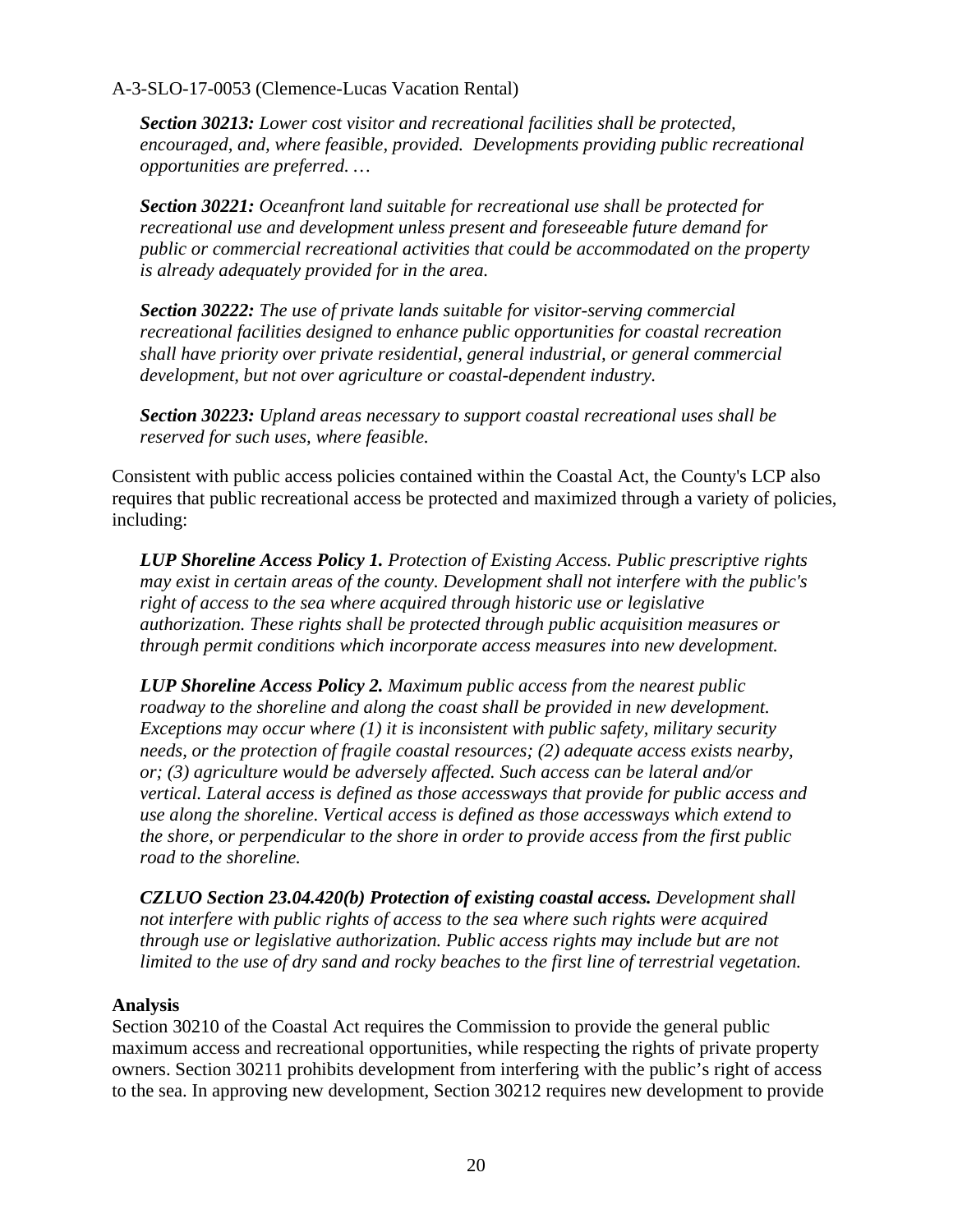access from the nearest public roadway to the shoreline and along the coast, save certain limited exceptions, such as existing adequate nearby access. And Section 30213 requires that lower-cost visitor facilities be protected, encouraged, and where feasible provided. Sections 30221 and 30223 speak to the need to protect ocean-fronting and upland areas such as the project site for recreational use and development. And Section 30222 prioritizes visitor-serving commercial recreational facilities designed to enhance public opportunities for coastal recreation over private residential developments. And the LCP includes and amplifies these same type of Coastal Act requirements. Finally, the Coastal Act Section 30210 (and corresponding LCP Shoreline Access Policy 2) direction to maximize access represents a different threshold than to simply provide or protect such access, and is fundamentally different from other like provisions in this respect. In other words, it is not enough to simply provide access to and along the coast, and not enough to simply protect access; rather such access must also be maximized. This terminology distinguishes the Coastal Act, and provides fundamental direction with respect to projects along the California coast that raise public access issues, like this one.

As described above, the existing residence that is proposed for use as a vacation rental is located on the blufftop above the Pacific Ocean. The site is immediately adjacent to an existing blufftop park and beach access stairway at the terminus of Wedgewood Street/Sherwood Drive and is approximately 100 feet from an entrance to the Fiscalini Ranch Preserve and its Bluff Trail, which is a popular public access amenity (see photos in **Exhibit 2**). The Preserve (and the Bluff Trail specifically) is a well-known, well-established, and heavily-used public access amenity in Cambria and the official trail map (as of October 2017) for the Preserve identifies the northern terminus of South Windsor Boulevard (across and diagonal from the project site) as a designated limited public parking area. The project site is located within the Cambria urban area and is immediately adjacent (i.e., less than 20 feet) from an existing vertical beach access stairway.

The proposed project does not block, impede or otherwise impact existing public access as required by Section 30211. On the contrary, the proposed project would provide a new visitorserving use in an existing residence with nearby beach and Preserve access in an area dominated by single-family residences. It would allow for the overnight visiting public to experience this area and have direct access to the shoreline and the Preserve for access and recreational opportunities. The addition of a new vacation rental at this location is particularly appropriate under the Coastal Act and LCP's access provisions given the direct access to these public amenities, and it would help to maximize public recreational access opportunities directed by Coastal Act Section 30210 and LCP Shoreline Access Policy 2. And approval of the project protects ocean-fronting and upland areas such as the project site for recreational use and development as required by Sections 30221 and 30223. Similarly, Section 30222 prioritizes visitor-serving commercial recreational facilities designed to enhance public opportunities for coastal recreation over private residential developments, and approval maintains consistency with that policy as well. In sum, the project facilitates the visiting public's ability to access the coast and provides a new option for overnight accommodation on the immediate shoreline that is appropriate and consistent with Coastal Act and LCP mandates to protect and maximize public recreational access, and to prioritize higher-priority visitor-serving uses over lower-priority private residential uses in the coastal zone. In short, the proposed The approved project, as conditioned, is could be found consistent with the above-described Coastal Act and LCP access and recreation policies. However, in this case, and as detailed in the preceding finding, the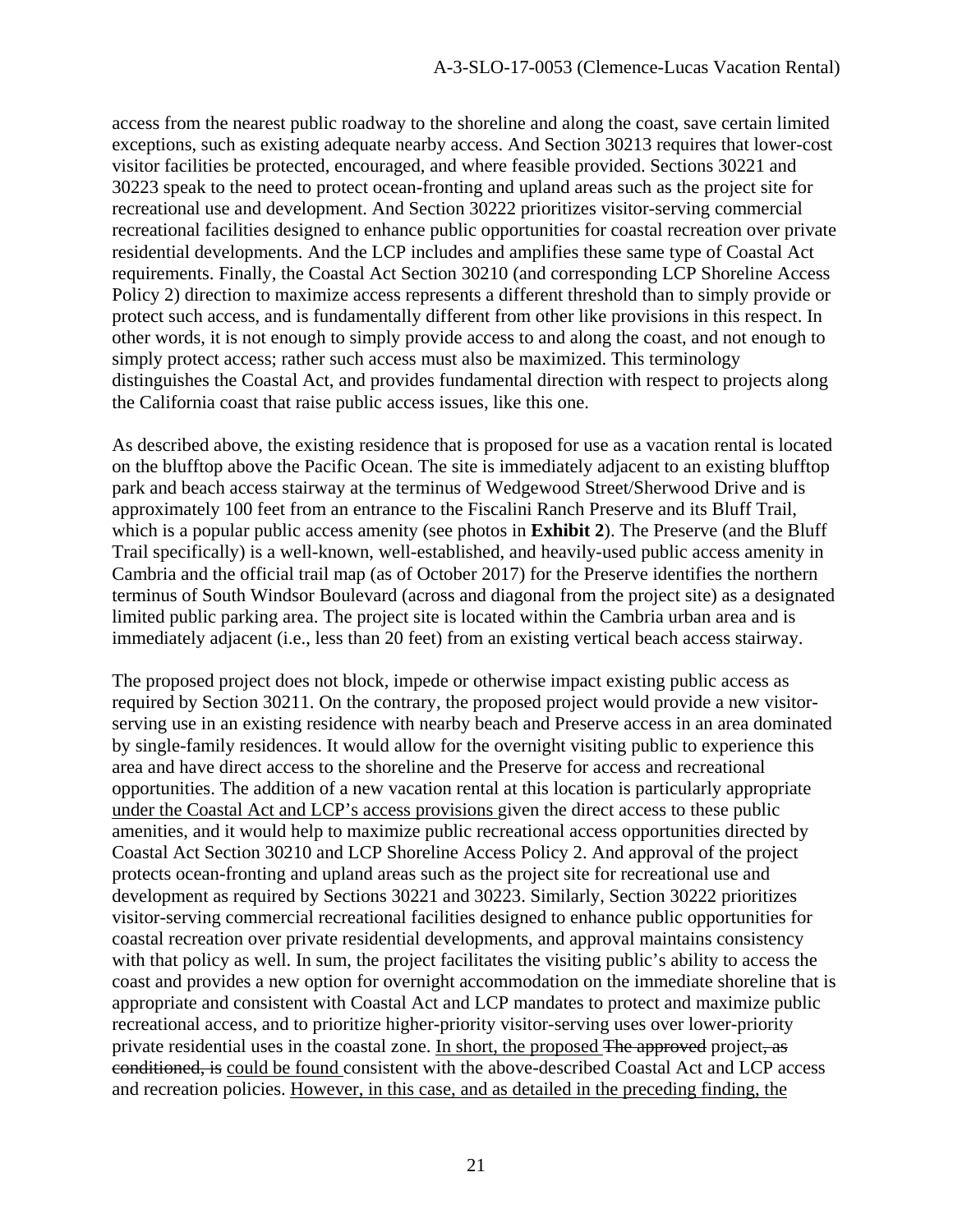Commission is concerned that the neighborhood is oversaturated with such rentals and approval of the proposed development with a variance of the LCP's distance standard would result in significant adverse impacts to community character, contrary to the objectives of the LCP and its distance standards. Thus, although the project could be found consistent with the above access and recreational requirements, it would be located in an area that is already oversaturated with vacation rentals (many closer than the LCP-identified minimum distances from each other), and a discretionary allowance for lesser distances is not warranted in this case due to community character impacts. Thus, the application is denied for those reasons, notwithstanding the proposed development's consistency with the public access policies of the Coastal Act and LCP.

#### **D. OTHER**

Coastal Act Section 30620(c)(1) authorizes the Commission to require Applicants to reimburse the Commission for expenses incurred in processing CDP applications. Thus, the Commission is authorized to require reimbursement for expenses incurred in defending its action on the pending CDP application in the event that the Commission's action is challenged by a party other than the Applicant. In this case, opposition parties have been active, involved, and organized against this application since its initial phase at the County and it is possible that they could bring action against the Commission in its approval of the application. Therefore, consistent with Section 30620(c), the Commission imposes a condition requiring reimbursement for any costs and attorneys' fees that the Commission incurs in connection with the defense of any action brought by a party other than the Applicant challenging the approval or issuance of this permit (**Special Condition 2**).

## **E. CALIFORNIA ENVIRONMENTAL QUALITY ACT (CEQA)**

Public Resources Code (CEQA) Section 21080(b)(5) and Sections 15270(a) and 15042 (CEQA Guidelines) of Title 14 of the California Code of Regulations (14 CCR) state in applicable part:

*CEQA Guidelines (14 CCR) Section 15042. Authority to Disapprove Projects. [Relevant Portion.] A public agency may disapprove a project if necessary in order to avoid one or more significant effects on the environment that would occur if the project were approved as proposed.* 

*Public Resources Code (CEQA) Section 21080(b)(5). Division Application and Nonapplication. …(b) This division does not apply to any of the following activities: …(5) Projects which a public agency rejects or disapproves.* 

*CEQA Guidelines (14 CCR) Section 15270(a). Projects Which are Disapproved. (a) CEQA does not apply to projects which a public agency rejects or disapproves.* 

14 CCR Section 13096(a) requires that a specific finding be made in conjunction with CDP applications about the consistency of the application with any applicable requirements of CEQA. This report has discussed the relevant coastal resource issues with the proposed project. All above findings are incorporated herein in their entirety by reference. As detailed in the findings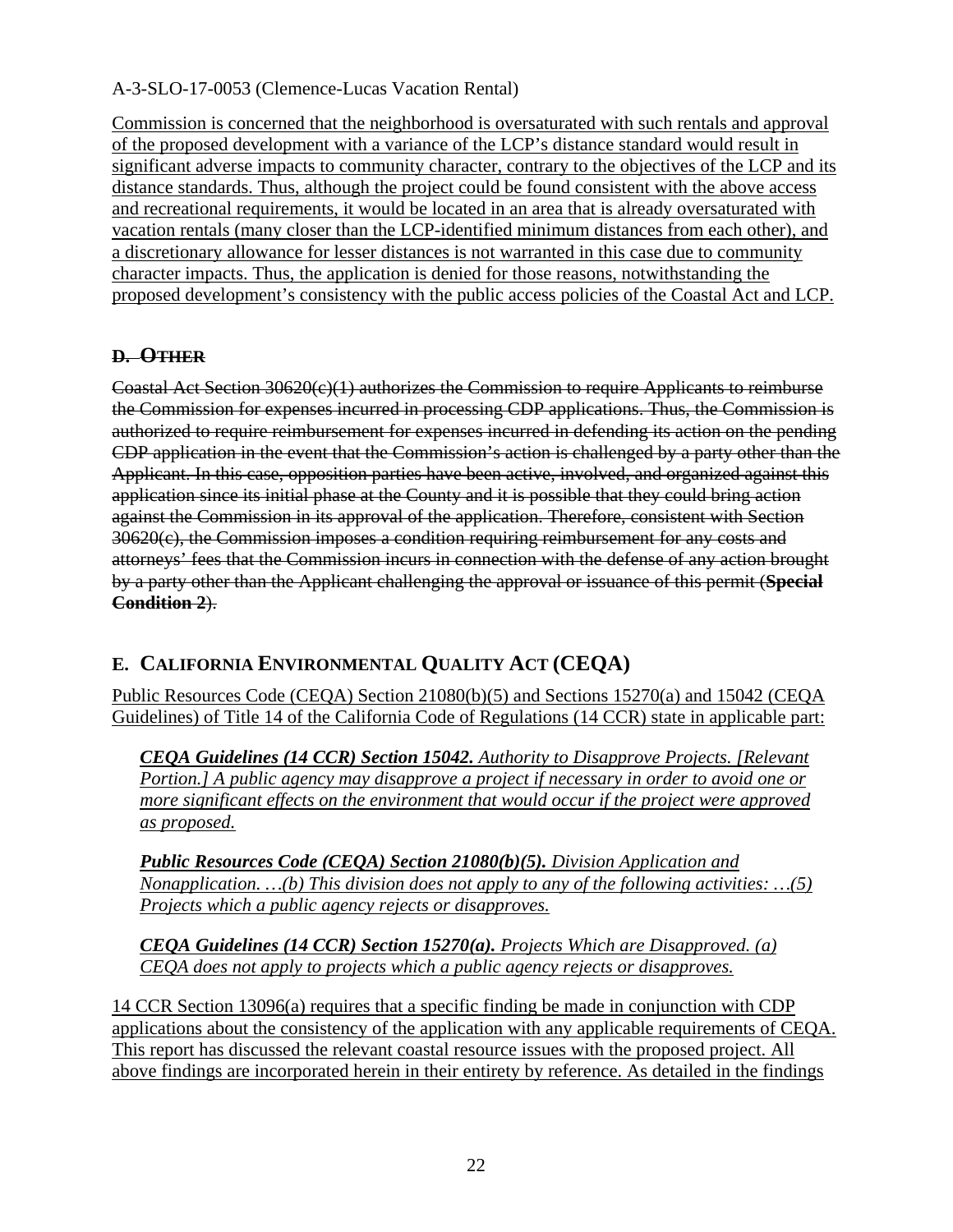above, the proposed project would have significant adverse effects on the environment as that term is understood in a CEQA context.

Pursuant to CEQA Guidelines (14 CCR) Section 15042 "a public agency may disapprove a project if necessary in order to avoid one or more significant effects on the environment that would occur if the project were approved as proposed." Section 21080(b)(5) of CEQA, as further implemented by Section 15270 of the CEQA Guidelines, provides that CEQA does not apply to projects which a public agency rejects or disapproves. The Commission finds that denial, for the reasons stated in these findings, is necessary to avoid the significant effects on coastal resources that would occur if the project was approved as proposed. Accordingly, the Commission's denial of the project represents an action to which CEQA, and all requirements contained therein that might otherwise apply to regulatory actions by the Commission, do not apply.

Section 13096 of the California Code of Regulations requires that a specific finding be made in conjunction with coastal development permit applications showing the application to be consistent with any applicable requirements of CEQA. Section 21080.5(d)(2)(A) of CEQA prohibits a proposed development from being approved if there are feasible alternatives or feasible mitigation measures available which would substantially lessen any significant adverse effect which the activity may have on the environment.

San Luis Obispo County, as the lead CEQA agency, concluded that the development was categorically exempt (Class 1) under CEQA Section 15301 because the project consists of the operation and leasing of an existing residence as a residential vacation rental, involving negligible or no expansion of the use beyond that existing at the time of the CEQA determination. The Coastal Commission's review and analysis of land use proposals has been certified by the Secretary of the Natural Resources Agency as being the functional equivalent of environmental review under CEQA. The Commission has reviewed the relevant coastal resource issues associated with the proposed project, and has identified no significant adverse impacts to the environment within the meaning of CEQA. All public comments received to date (which expressed concern with neighborhood compatibility (noise, parking, etc., oversaturation of vacation rentals, and inconsistency with locational standards)) have been addressed in the findings above. All above findings are incorporated herein in their entirety by reference.

As such, there are no additional feasible alternatives or feasible mitigation measures available which would substantially lessen any significant adverse environmental effects which approval of the proposed project, as conditioned, would have on the environment within the meaning of CEQA. Thus, if so conditioned, the proposed project would not result in any significant environmental effects for which feasible mitigation measures have not been employed consistent with CEQA Section  $21080.5(d)(2)(A)$ .